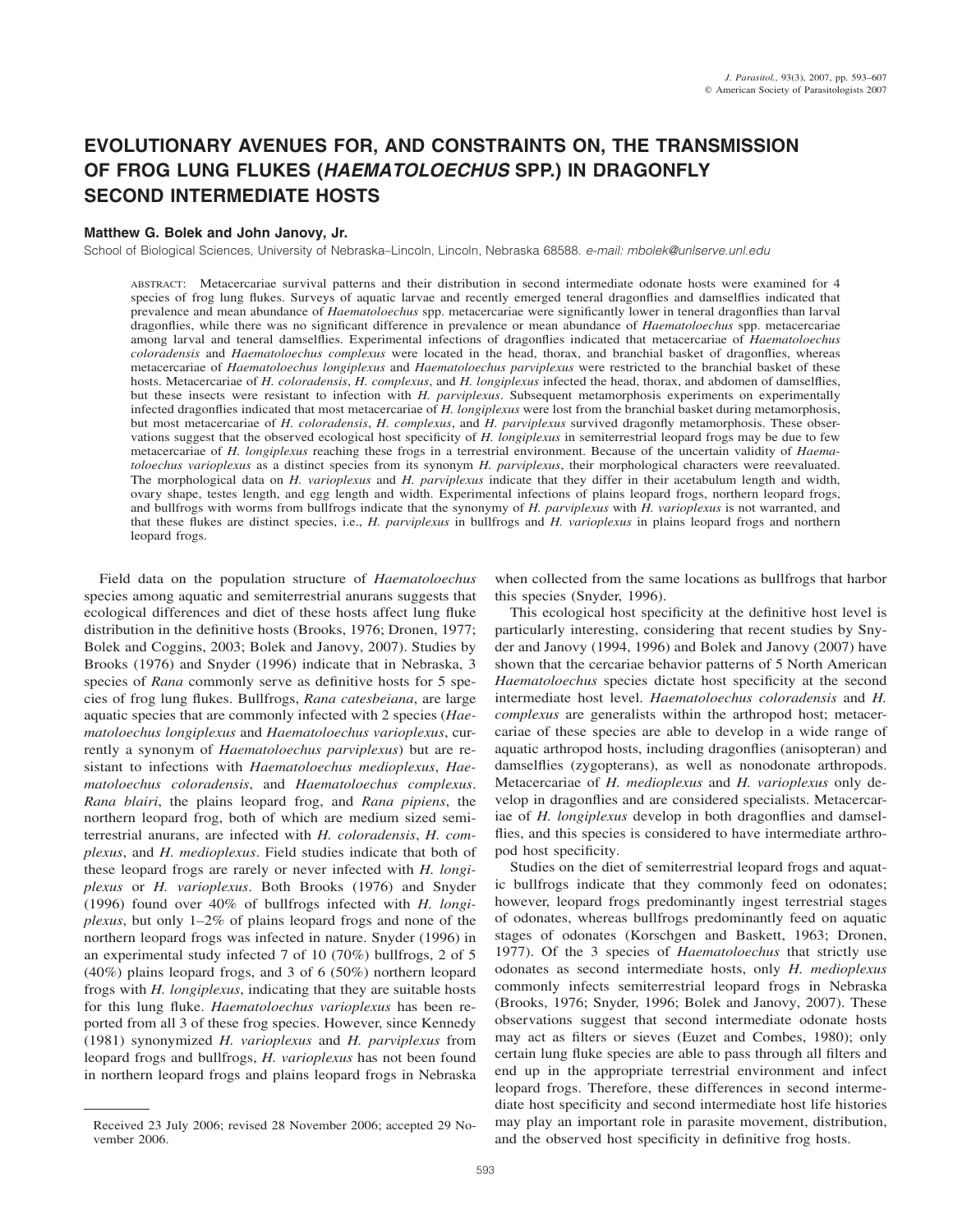To investigate the role of odonate second intermediate hosts in the transmission of frog lung flukes to their anuran hosts, the present study has 4 main goals: (1) determine the distribution of different species of frog lung flukes in 6 amphibian species from a single location; (2) determine the distribution of frog lung fluke metacercariae in different life stages of aquatic and terrestrial odonate second intermediate hosts from a single location; (3) test whether metacercariae of 4 common *Haematoloechus* species can survive metamorphosis in dragonfly and damselfly second intermediate hosts; and (4) reevaluate the definitive host specificity and diagnostic characteristics of *H. parviplexus* and *H. varioplexus* in bullfrogs and leopard frogs. Our study provides laboratory and field data on 4 congeneric flukes and their avenues for, and constraints on, transmission by odonate second intermediate hosts to their frog definitive hosts, data that will allow future testing of hypotheses with respect to the evolution of frog lung fluke life cycles.

# **MATERIALS AND METHODS**

## **Amphibian field studies**

During March 2001–June 2005, some 399 individual amphibians of 6 species were collected from Pawnee Lake, Lancaster County, Nebraska (40.84310, 96.5261), and examined for *Haematoloechus* species. These included 50 Blanchard's cricket frogs, *Acris crepitans blanchardi*, 50 Woodhouse's toads, *Bufo woodhousii*, 36 Cope's gray treefrogs, *Hyla chrysoscelis*, 93 western chorus frogs, *Pseudacris triseriata triseriata*, 70 plains leopard frogs, *R. blairi*, and 100 bullfrogs, *Rana catesbeiana*. Frogs and toads were collected at night by hand, brought back to the laboratory, and killed; the snout vent length (SVL) was then measured, and, on necropsy, all organs were examined for parasites within 1–2 days of collection. Trematodes were removed, allowed to release eggs in tap water, and fixed in alcohol-formalin-acetic acid (AFA). Representative specimens were stained with Seminchon's acetocarmine (Pritchard and Kruse, 1982). All lung flukes were initially identified based on the keys provided by Kennedy (1981) and descriptions of *H. complexus* by Krull (1933) and *H. coloradensis* by Cort (1915). The chi-square test for independence was calculated to compare differences in prevalence among frogs. Voucher specimens have been deposited in the H.W. Manter Parasitology Collection, University of Nebraska, Lincoln, Nebraska (accession numbers HWML 48480, *Haematoloechus coloradensis*; 48481 *Haematoloechus complexus*; 48482 *Haematoloechus longiplexus*; 48483 *Haematoloechus parviplexus*; and 48484 *Haematoloechus varioplexus*).

#### **Odonate field studies**

During June–July 2001, some 381 larval, teneral, and adult anisopteran and zygopteran odonates of 10 species (Table I) were collected from Nickol Pond, Cass County, Nebraska  $(40.81412, -96.46000)$  and examined for metacercariae of *Haematoloechus* spp. Larval odonates were collected by dip-net, placed in buckets of water with no snails, and brought back to the laboratory. Teneral and adult odonates were collected with a butterfly net along the edges of Nickol Pond, placed in 3.78-L plastic containers, stored on ice, and brought back to the laboratory. All odonates were identified according to Westfall and May (1996) and Needham et al. (2000) before being processed. Each individual zygopteran larva, teneral odonate, and adult odonate was divided into 3 body regions, i.e., the head, the thorax including the legs, and the abdomen including the anal gills for the larvae. All larval, teneral, and adult anisopteran odonates were divided into 4 body regions, i.e., the head, the thorax including the legs, the abdomen, and the branchial basket for larvae or remnants of the branchial basket for the tenerals and adults. All odonates were then teased apart and examined for metacercariae of *Haematoloechus* spp. and their site of infection. All *Haematoloechus* spp. metacercariae were identified to genus based on descriptions provided by Krull (1930, 1931, 1932, 1933, 1934); species identification was not attempted. Owing to low samples sizes of some species and the ability of adult dragonflies and damselflies to colonize

| TABLE I. Prevalence and mean intensity of <i>Haematoloechus</i> spp. meta- |
|----------------------------------------------------------------------------|
| cercariae in 10 species of larval, teneral, and adult odonates collected   |
| from Nickol Pond, Cass County, Nebraska, during June–July 2001.            |

| Odonate species         | Life stage (n) | $(\%)$         | Prevalence Mean intensity<br>$±1$ SD |
|-------------------------|----------------|----------------|--------------------------------------|
| Zygoptera               |                |                |                                      |
| Enallagma civile        |                |                |                                      |
|                         | Larva $(15)$   | 80             | $1.25 \pm 0.6$                       |
|                         | Teneral (4)    | $\Omega$       |                                      |
|                         | Adult $(5)$    | $\Omega$       |                                      |
| I. verticalis           |                |                |                                      |
|                         | Larva $(80)$   | 22.5           | $1.3 \pm 0.8$                        |
|                         | Teneral (28)   | 28             | $1.9 \pm 1.5$                        |
|                         | Adult $(46)$   | 2.3            | 1                                    |
| Total Zygoptera         |                |                |                                      |
|                         | Larva $(95)$   | 31.6           | $1.3 \pm 0.8$                        |
|                         | Teneral (32)   | 25             | $1.9 \pm 1.5$                        |
|                         | Adult $(51)$   | 2              | 1                                    |
| Anisoptera              |                |                |                                      |
| Anax junius             |                |                |                                      |
|                         | Larva $(24)$   | $\Omega$       |                                      |
| Celithemis eponina      |                |                |                                      |
|                         | Adult $(2)$    | $\overline{0}$ |                                      |
| E. simplicicollis       |                |                |                                      |
|                         | Larva $(75)$   | 18.7           | $1.5 \pm 1.1$                        |
|                         | Teneral (74)   | 5.4            | $2.2 \pm 1.6$                        |
|                         | Adult $(5)$    | 20             | 3                                    |
| Libellula luctuosa      |                |                |                                      |
|                         | Larva $(2)$    | $\overline{0}$ |                                      |
|                         | Teneral (9)    | $\Omega$       |                                      |
|                         | Adult $(3)$    | $\Omega$       |                                      |
| Pachydiplax longipennis |                |                |                                      |
|                         | Larva $(9)$    | 33             | $1.3 \pm 0.6$                        |
|                         | Adult $(2)$    | $\theta$       |                                      |
| Perithemis tenera       |                |                |                                      |
|                         | Adult $(1)$    | $\overline{0}$ |                                      |
| S. rubicundulum         |                |                |                                      |
|                         | Adult $(2)$    | $\overline{0}$ |                                      |
| Tramea lacerata         |                | $\theta$       |                                      |
| Total Anisoptera        | Larva $(1)$    |                |                                      |
|                         | Larva $(111)$  | 15.3           | $1.5 \pm 1$                          |
|                         | Teneral (83)   | 4.8            | $2.2 \pm 1.6$                        |
|                         | Adult $(15)$   | 6.6            | 3                                    |
|                         |                |                |                                      |

ponds from locations other than where they metamorphosed (Conrad et al., 1999), statistical comparisons of infections were only compared among larval and teneral stages of the 2 most commonly collected dragonfly and damselfly species. The chi-square test for independence was calculated to compare differences in prevalence of larval and teneral life stages of odonates, while Student's *t*-test was used to compare differences in mean abundance between larval and teneral life stages of odonates. Approximate *t*-tests were calculated when variances were heteroscedastic (Sokal and Rohlf, 1981).

## **Odonate metamorphosis experiments**

Two species of odonates that were commonly infected in nature with frog lung fluke metacercariae were chosen for experimental infections and metamorphosis experiments. These included the eastern forktail damselfly, *Ischnura verticalis*, and the eastern pondhawk dragonfly, *Erythemis simplicicollis*. Both of these species are commonly found in Nebraska and easily maintained in the laboratory; previous reports indicate that they serve as intermediate hosts for frog lung flukes in other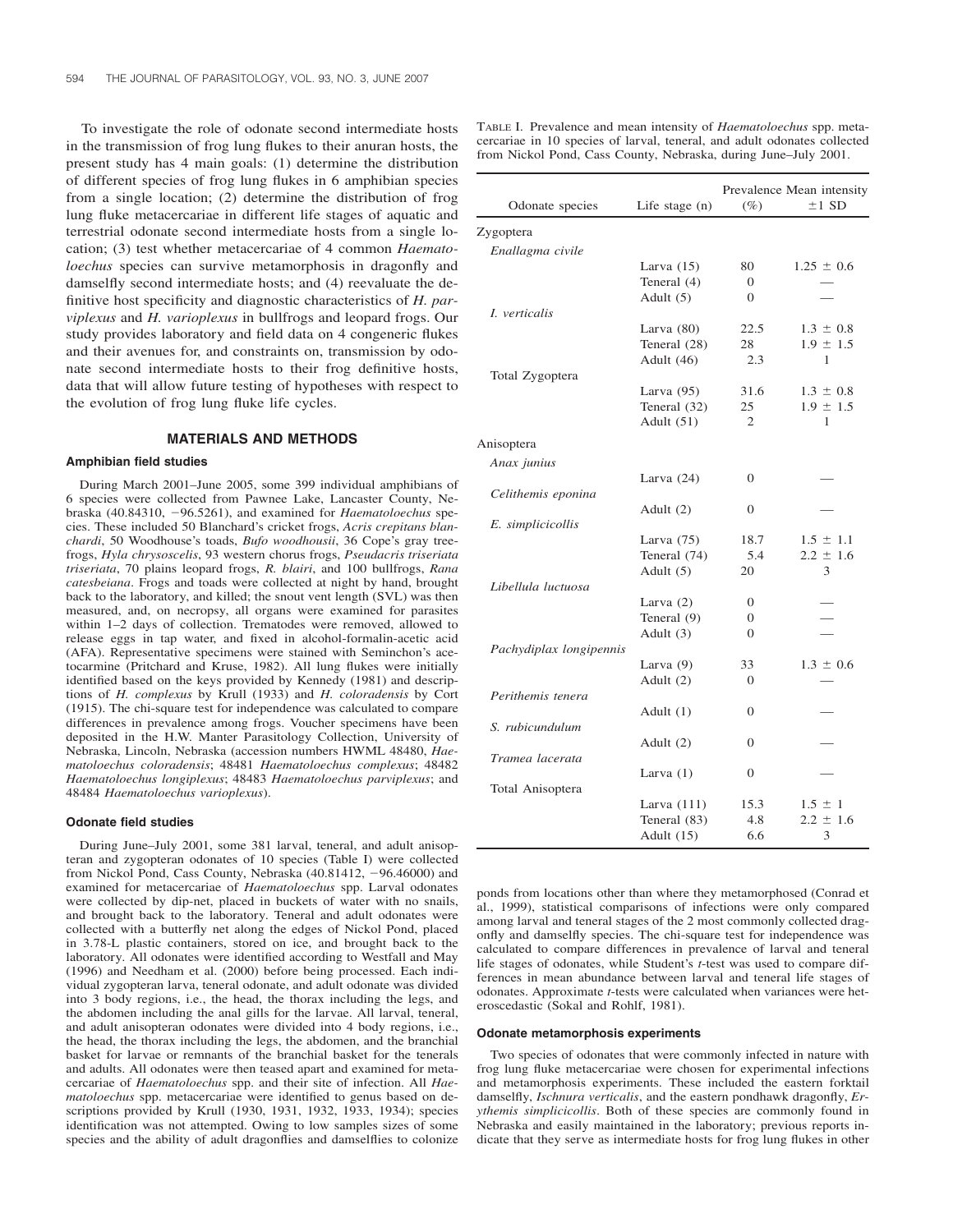locations throughout North America (Grieve, 1937; McVey, 1985; Snyder and Janovy, 1996; Westfall and May, 1996; Wetzel and Esch, 1996; Corbet, 1999; Needham et al., 2000).

During June–July 2002, some 100 naturally exposed ultimate or penultimate instars of the eastern pondhawk dragonfly, *E. simplicicollis*, and 25 naturally exposed ultimate or penultimate instars of the eastern forktail damselfly, *I. verticalis*, were collected by dip-net at Nickol Pond. Each odonate was placed in an individual 1,000-ml jar with 200 ml of aged tap water along with a single 15-cm wooden applicator stick as a perch; then the jar was covered with a screen lid. All odonates were fed field-collected chironomid larvae, freshwater oligochaetes, or laboratory-reared *Daphnia pulex* crustaceans 3 times a week; water was changed weekly. Cast exuviae were removed and examined for *Haematoloechus* spp. metacercariae. After metamorphosis, all teneral damselflies and dragonflies, along with their respective exuviae, were divided into 3 or 4 body regions, respectively, and examined for *Haematoloechus* spp. metacercariae. Because previous studies indicate that some species of *Haematoloechus* metacercariae take up to 4 days to become infective to the definitive frog host, only dragonflies that were maintained in the laboratory for at least 1 wk before metamorphosis were used in data analysis (Krull, 1930, 1931, 1933). Larval prevalence and mean abundances were calculated by combining any metacercariae left in the exuviae and the metacercariae recovered from the teneral stage. Additionally, 10 *E. simplicicollis* exuviae were collected from Nickol Pond, soaked in water, and examined for *Haematoloechus* spp. metacercariae to confirm that the loss of metacercariae during metamorphosis was not a laboratory artifact. Comparisons among mean abundance of larval and teneral life stages of *I. verticalis* and *E. simplicicollis* were compared with paired *t*-tests, while prevalence was compared with the chi-square test for independence. The Wilcoxon single rank test was calculated when variances were heteroscedastic (Sokal and Rohlf, 1981).

## **Odonate experimental infections**

Gravid *H. coloradensis* flukes were obtained from wild-caught northern leopard frogs, *R. pipiens*, from Cedar Creek, Keith County, Nebraska (41.18639, 101.36276); gravid *H. complexus* flukes were obtained from wild-caught plains leopard frogs, *R. blairi*, in Pawnee Lake, Lancaster County, Nebraska; and gravid *H. longiplexus* and *H. parviplexus* flukes were obtained from wild-caught bullfrogs, *R. catesbeiana*, in Pawnee Lake, Lancaster County and Nevens Pond, Keith County, Nebraska (41.20710,  $-101.40850$ ), respectively. Individual worms were placed in 70-ml plastic containers containing aged tap water and allowed to release eggs. Worms were then fixed in AFA, stained, and identified to species.

Colonies of *Physa* (*Physella*) *gyrina* snails were established in the laboratory from wild strains collected from Nickol Pond in Cass County, Nebraska (40.81412, 96.46000), whereas *Gyraulus parvus* snails were established in the laboratory from wild strains collected from Dunwoody Pond, Keith County, Nebraska (41.21527, -101.578610). All snail colonies were collected in the spring and were maintained under a 24-hr photoperiod and 25 C. Snails were maintained on a diet of frozen mustard greens, maple leaves, and Tetra Min® fish food and reared from eggs for a period of 6 wk in the laboratory. All *Haematoloechus* spp. eggs were stored for a period of 1–6 wk in 70-ml plastic containers under a 12 hr light : 12 hr dark photoperiod and 25 C, prior to snail infections. Groups of *P. gyrina* snails were exposed to eggs of *H. coloradensis* or *H. complexus* by placing individual snails into 70 ml plastic containers with eggs and Tetra Min® fish food for 5 min, and groups of laboratory-reared *G. parvus* snails were exposed to eggs of *H. longiplexus* or *H. parviplexus* using the same technique.

Owing to high snail mortality of *G. parvus* experimentally infected with *H. parviplexus*, snails naturally infected with *H. parviplexus* were collected from Nevens Pond, Keith County, Nebraska. During 2000– 2004, bullfrogs, plains leopard frogs, Woodhouse's toads, and tiger salamanders, *Ambystoma tigrinum mavortium*, were collected from this location; the only amphibian species infected with *H. parviplexus* was the bullfrog (Bolek, 2006; data not shown). Two frog lung fluke species, *H. longiplexus* and *H. parviplexus*, use *G. parvus* snails as first intermediate hosts at Nevens Pond. Therefore, to be sure that snails were infected with *H. parviplexus*, cercariae were identified to species based on morphology and based on the inability to infect damselflies (Krull, 1931; Snyder and Janovy, 1996), and identification was confirmed by

feeding developed metacercariae from dragonflies to bullfrogs, plains leopard frogs, and northern leopard frogs and recovering adult worms for identification.

Ultimate and penultimate larvae of *E. simplicicollis* and *I. verticalis*, dragonflies, and damselflies used in the second intermediate host infections came from Nickol Pond, Cass County; Oak Lake, Lancaster County  $(40.83056, -96.70778)$ ; and Dunwoody Pond, Keith County, all in Nebraska. Dragonflies and damselflies were divided into 3 equal groups and assigned to either time-0 controls, experimental infections, or time-*T* controls; the insects were isolated in 5-ml well plates filled with aged tap water for 24 hr before exposure. All time-0 control larval odonates were examined for the presence of frog lung fluke metacercariae before the start of experimental infections. For infections, approximately 20–50 cercariae of each of the 4 species of *Haematoloechus* from lab-reared and field-collected snails for *H. parviplexus* were pipetted into each well.

Twenty-four hours after exposure, all exposed larval odonates and time-*T* controls were transferred to individual 1,000-ml jars with 200 ml of aged tap water along with a single 15-cm applicator stick as a perch, covered with a screen lid, and fed 3 times a week as previously described. Upon metamorphosis, individual tenerals, along with their exuviae, were examined for *Haematoloechus* spp. metacercariae as previously described. Comparisons among infection rates in larval and teneral life stages of *E. simplicicollis* were compared with paired *t*-tests and the chi-square test for independence. The Wilcoxon single rank test was calculated when variances were heteroscedastic (Sokal and Rohlf, 1981).

#### *Haematoloechus varioplexus* **frog experimental infections**

Anuran host specificity experiments were conducted in 2 separate trials. Three anuran species were used. Metacercariae assumed to be *H. parviplexus* recovered from *E. simplicicollis* dragonfly metamorphosis experiments were used in the infections. All metacercariae from *E. simplicicollis* dragonflies were dissected in dishes filled with odonate saline (Fielden, 1960) and randomly mixed. Northern leopard frogs, *R. pipiens*, were reared from tadpoles collected at Cedar Creek, Keith County, Nebraska, and bullfrogs, *R. catesbeiana*, were reared from tadpoles collected from Nevens Pond, Keith County, and Pawnee Lake, Lancaster County, Nebraska; frogs were maintained in the laboratory in 45.5-L tanks filled with aged tap water for a period of 6 wk through metamorphosis. Tadpoles were maintained on a diet of frozen mustard greens and Tetra Min<sup>®</sup> fish food, whereas metamorphosed frogs were fed commercial lab-reared crickets *Gryllus firmus*, and tenebrionid beetles *Tenebrio molitor* adults and larvae.

In trial I, 4 laboratory-reared northern leopard frogs, *R. pipiens*, and 4 laboratory-reared bullfrogs, *R. catesbeiana*, were each given 10–40 *H. parviplexus* metacercariae. In trial II, 3 laboratory-reared bullfrogs, *R. catesbeiana*, and 3 field-collected young of the year plains leopard frogs, *R. blairi*, along with time-0 and time-*T* controls, were collected from Pawnee Lake, Lancaster County, Nebraska. Frogs in the experimental group were each given 10–20 *H. parviplexus* metacercariae. For all infections, metacercariae were intubated by a pipette via the esophagus. The pipette then was examined under a dissecting microscope to confirm that no metacercariae remained. All exposed frogs, along with time-*T* controls of *R. blairi*, were maintained individually in plastic shoe boxes (35 cm  $\times$  25 cm  $\times$  15 cm) and fed commercial crickets 3 times a week. Water was changed once or twice a wk. Thirty to 35 days after exposure, all exposed frogs along with the time-*T* controls *R. blairi* were killed and examined for frog lung flukes.

# **Frog odonate feeding trials**

Eighteen newly metamorphosed bullfrogs and 5 adult plains leopard frogs were collected from Pawnee Lake, Lancaster County, Nebraska. Frogs were housed in individual plastic shoe boxes (35 cm  $\times$  25 cm  $\times$ 15 cm) containing 5 cm of water for 24 hr before introduction of a single ultimate *E. simplicicollis* larvae. Shoe boxes were checked every hour on the first day and once daily over a period of a week to see if frogs ingested dragonfly larvae.

## **Morphological studies**

Owing to recent confusion regarding the taxonomy of *H. varioplexus*, worms recovered from bullfrogs and plains leopard frogs were also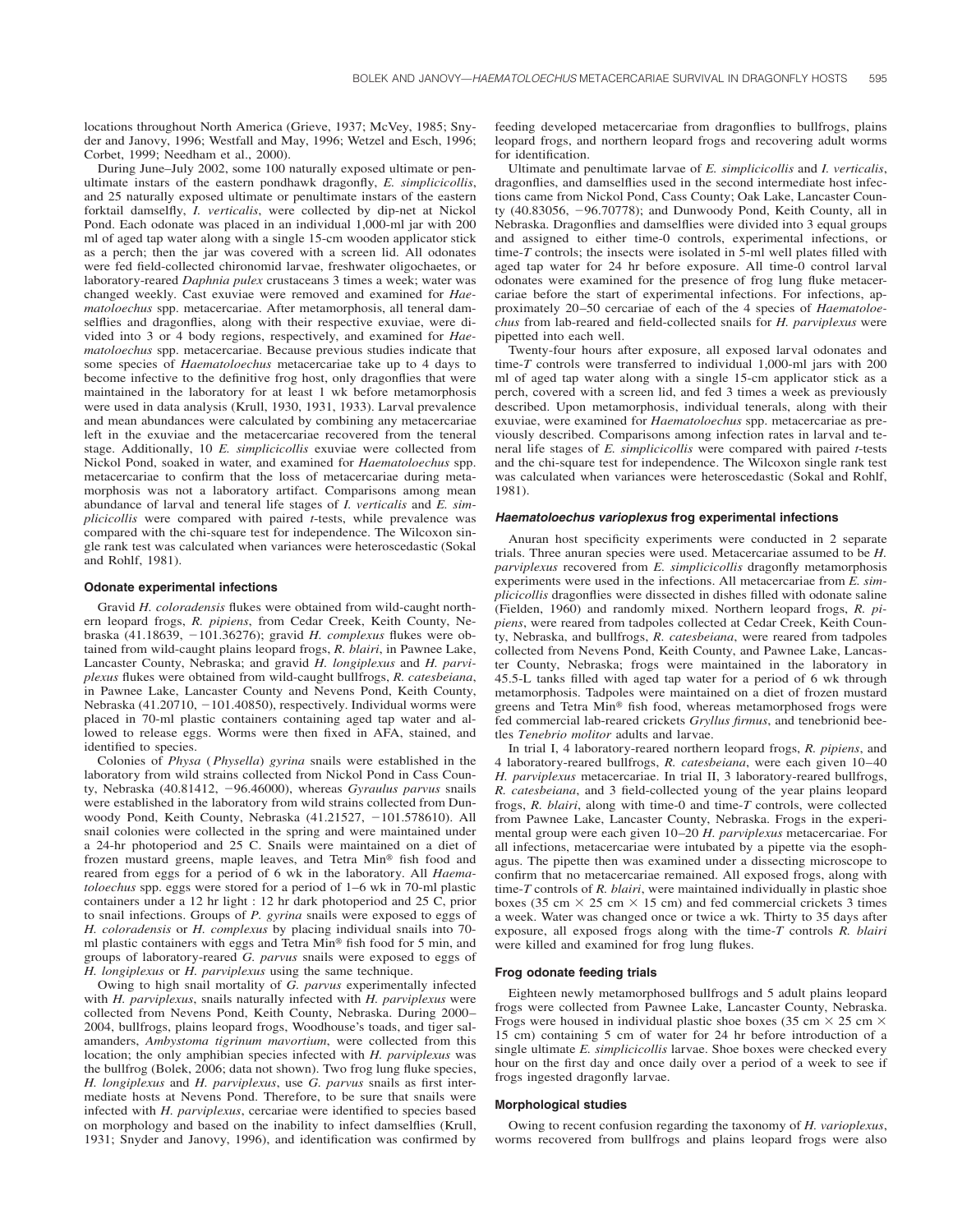compared and identified according to the descriptions of *H. parviplexus* by Irwin (1929) and *H. varioplexus* and *H. similiplexus* by Stafford (1902) and Cort (1915). Morphological data were collected on 20 *H. varioplexus* worms from northern leopard frogs, plains leopard frogs, Woodhouse's toads (*B. woodhousii*), and wood frogs (*Rana sylvatica*) and 20 *H. parviplexus* worms from bullfrogs, and green frogs (*Rana clamitans*). Worms used for morphological analysis were collected from a number of locations in Nebraska, New York, South Dakota, and Wisconsin. These included 1 *H. varioplexus* collected from a northern leopard frogs from Lake Preston, Kingsbury County, South Dakota (44.37581, 97.55479); 6 *H. varioplexus* collected from wood frogs from the University of Wisconsin–Milwaukee Field Station, Ozaukee County, Wisconsin (43.38875, -88.02208); 1 *H. parviplexus* collected from a green frog from Queechy Lake, Colombia County, New York (42.40246, 73.42456); 8 *H. parviplexus* collected from green frogs from Genesee Depot, Waukesha County, Wisconsin (42.98984, 88.36634); 2 *H. parviplexus* collected from a bullfrog from Pawnee Lake, Lancaster County, Nebraska; and 3 *H. parviplexus* from bullfrog experimental infections from Nevens Pond, Keith County, Nebraska. Additionally, to obtain a better geographical representation, *H. varioplexus* and *H. parviplexus* voucher specimens collected by Dan Brooks and Stewart C. Schell were borrowed from the H. W. Manter Laboratory, University of Nebraska State Museum. These included *H. varioplexus* HWML 20151, from plains leopard frogs from Lancaster County, Nebraska (40.791665, -96.675), 6 slides; HWML 20153, from a northern leopard frog from Nance County, Nebraska (41.424305,  $-97.86542$ ), 1 slide; HWML 20155, from a Woodhouse's toad from Nance County, Nebraska (41.424305, -97.86542), 3 slides; HWML 20157, from a northern leopard frog from Cherry County, Nebraska (42.71139, -100.82528), 1 slide; HWML 20158, from a northern leopard frog from Dawes County, Nebraska (42.699865, -103.272775), 1 slide; HWML 20159, from a northern leopard frog from Grant County, Nebraska (41.99597, -101.63667), 1 slide; HWML 20160, from a plains leopard frog from Webster County, Nebraska (40.12778, 98.509865), 1 slide; *H. parviplexus* HWML 20142, from a bullfrog from Richardson County, Nebraska (40.156945, -95.82236), 5 slides; HWML 20143, from a bullfrog from Rock County, Nebraska (42.49153, 98.872225), 1 slide; and HWML 23879, from a green frog from Wisconsin (no latitude or longitude date given), 1 slide. Based on recent and past *Haematoloechus* species descriptions by Brooks (1976) and León-Règagnon and Brooks (2003), the following characters were recorded: (1) body shape, body length, and body width; (2) oral sucker location, length, and width; (3) pharynx length and width; (4) oral sucker/pharynx ratio OS/PH; (5) acetabulum length from anterior end, and acetabulum length and width; (6) oral sucker/acetabulum ratio OS/AC; (7) testes morphology and location; (8) ovary morphology and location; (9) cirrus sac position and location; (10) uterus and uterine loop morphology; (11) vitellaria number, and location; and (12) egg length and width. Student's 2-tailed *t*-test was used to compare differences in morphology among morphological characteristics of *H. parviplexus* and *H. varioplexus*. An approximate *t*-test was calculated when variances were heteroscedastic (Sokal and Rohlf, 1981). Figures were drawn of representative worms with the aid of a camera lucida.

## **RESULTS**

# **Amphibian field studies**

Of the 6 amphibian species examined from Pawnee Lake, only bullfrogs and plains leopard frogs were infected with frog lung flukes (Table II). Bullfrogs were infected with *H. longiplexus* and *H. parviplexus*, whereas plains leopard frogs were predominantly infected with *H. complexus*, with a single plains leopard frog containing 1 individual *H. complexus* and *H. longiplexus* in each lung. Statistically significant differences were observed in prevalence among all 3 species of frog lung flukes infecting bullfrogs and plains leopard frogs: *H. complexus*  $\chi^2$  = 52.04,  $P < 0.001$ ; *H. longiplexus*  $\chi^2 = 16.72$ ,  $P < 0.001$ ; *H. parviplexus*  $\chi^2 = 14.97$ ,  $P < 0.001$ .

|  |  |  |  | TABLE II. Prevalence and mean intensity of H. complexus, H. longi-     |  |
|--|--|--|--|------------------------------------------------------------------------|--|
|  |  |  |  | plexus, and H. parviplexus in 6 species of anurans collected from Paw- |  |
|  |  |  |  | nee Lake, Lancaster County, Nebraska, during March 2001–June 2005.     |  |

| Anuran species (n)   | Haematoloechus<br>species | (%)      | Prevalence Mean intensity<br>$±1$ SD |
|----------------------|---------------------------|----------|--------------------------------------|
| A. crepitans (50)    |                           |          |                                      |
|                      | H. complexus              | $\Omega$ |                                      |
|                      | H. longiplexus            | $\Omega$ |                                      |
|                      | H. parviplexus            | $\Omega$ |                                      |
| B. woodhousii (50)   |                           |          |                                      |
|                      | H. complexus              | $\Omega$ |                                      |
|                      | H. longiplexus            | $\Omega$ |                                      |
|                      | H. parviplexus            | $\Omega$ |                                      |
| H. chrysoscelis (36) |                           |          |                                      |
|                      | H. complexus              | $\Omega$ |                                      |
|                      | H. longiplexus            | $\Omega$ |                                      |
|                      | H. parviplexus            | $\Omega$ |                                      |
| P. triseriata (93)   |                           |          |                                      |
|                      | H. complexus              | $\Omega$ |                                      |
|                      | H. longiplexus            | $\Omega$ |                                      |
|                      | H. parviplexus            | $\Omega$ |                                      |
| R. blairi (70)       |                           |          |                                      |
|                      | H. complexus              | 42.9     | $4.2 \pm 4.3$                        |
|                      | H. longiplexus            | 1.4      | 1                                    |
|                      | H. parviplexus            | $\Omega$ |                                      |
| R. catesbeiana (100) |                           |          |                                      |
|                      | H. complexus              | $\Omega$ |                                      |
|                      | H. longiplexus            | 24       | $5.7 \pm 5.7$                        |
|                      | H. parviplexus            | 19       | $5.1 \pm 5.3$                        |

# **Odonate field studies**

In total, 387 odonates (209 anisopterans and 178 zygopterans) of 10 species were collected from Nickol Pond; however, not all life stages were collected for each species. Twenty-two of 209 (10.5%) anisopterans and 39 of 178 (22%) zygopterans were infected with *Haematoloechus* spp. metacercariae. Prevalence and mean intensity varied among the different species and life stages (Table I). All metacercariae recovered from zygopteran hosts were located in the head, thorax, and abdomen, while all metacercariae recovered from anisopteran hosts were located in the branchial basket of the larvae or the remnants of the branchial basket of tenerals and adult dragonflies. Of the 2 most commonly collected species, there was no significant difference in prevalence or mean abundance of *Haematoloechus* metacercariae among larvae or tenerals of the eastern forktail damselfly, *I. verticalis* (Fig. 1;  $\chi^2 = 0.42$ ,  $P > 0.05$ ;  $t = -1.03$ ,  $P = 0.31$ ), whereas larval eastern pondhawk dragonflies, *E*. *simplicicollis*, had a significantly higher prevalence and mean abundance of *Haematoloechus* metacercariae than the tenerals, *E. simplicicollis* (Fig. 1;  $\chi^2 = 6.16$ ,  $P < 0.025$ ;  $t = 2.07$ ,  $P =$ 0.04).

# **Odonate metamorphosis experiments**

Eleven of 25 (44%) laboratory-metamorphosed eastern forktail damselflies, *I. verticalis*, were infected with *Haematoloechus* metacercariae, with a mean abundance of  $1.12 \pm 1.69$ . All metacercariae were located in the head, thorax, and abdomen and all survived metamorphosis. There were no statistically sig-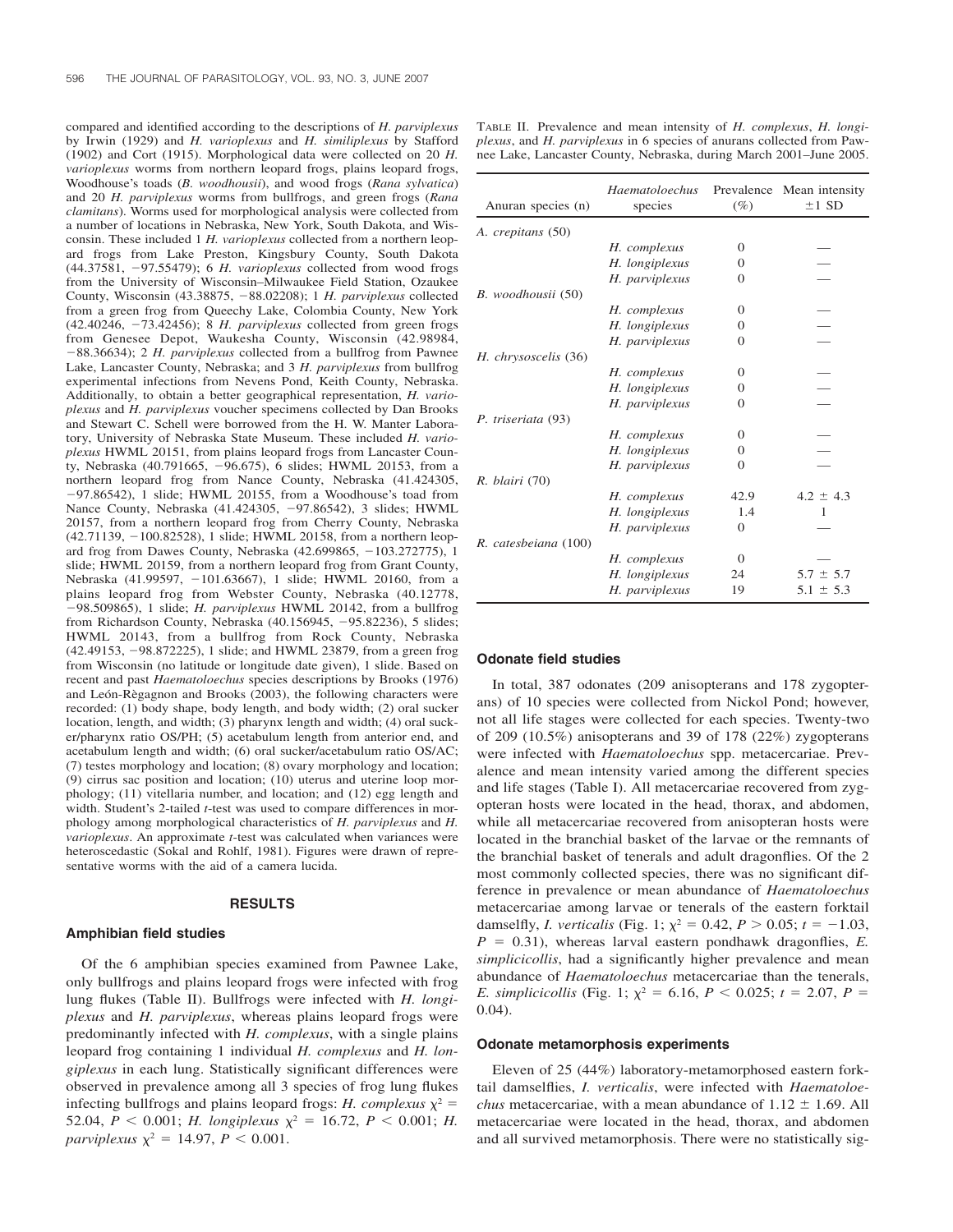

FIGURE 1. Prevalence and mean abundance of *Haematoloechus* metacercariae infecting larva and teneral odonates collected from Nickol Pond, Cass County, Nebraska. (A) Prevalence of *Haematoloechus* metacercariae in larval and teneral *I. verticalis*. n = 80 for larvae and 28 for tenerals. (**B**) Mean abundance of *Haematoloechus* metacercariae in larval and teneral *I. verticalis.* n = 80 for larvae and 28 for tenerals. (**C**) Prevalence of *Haematoloechus* metacercariae in larval and teneral *E. simplicicollis*. n 75 for larvae and 74 for tenerals. (**D**) Mean abundance of *Haematoloechus* metacercariae in larval and teneral *E. simplicicollis*. n = 75 for larvae and 74 for tenerals. Asterisk denotes a statistically significant difference between groups for prevalence and mean abundance ( $P < 0.05$ ).

nificant differences in prevalence or mean abundance between the larval and teneral stages of *I. verticalis* (Fig. 2;  $\chi^2 = 0.0$ ,  $P > 0.05$ ;  $t = 0.0$ ,  $P > 0.05$ ).

Sixty-five of 100 (65%) eastern pondhawk dragonfly larvae, *E. simplicicollis*, were infected with *Haematoloechus* metacercariae. Most metacercariae were located in the branchial basket; however, a few were located in the thorax. All metacercariae located in the thorax survived dragonfly metamorphosis, whereas a significant proportion of metacercariae located in the branchial basket were lost during metamorphosis. There was a statistically significant difference in prevalence and mean abundance of metacercariae located in the branchial basket region of the larvae and tenerals of eastern pondhawk dragonflies, *E. simplicicollis*, whereas there was no statistically significant difference in prevalence and mean abundance of metacercariae located in the thorax of the larvae or tenerals of the eastern pondhawk dragonflies, *E. simplicicollis* (Fig. 2; metacercariae in branchial basket,  $\chi^2 = 32.84$ ,  $P < 0.0001$ ; Wilcoxon signed rank test  $Z = -6.34$ ,  $P < 0.0001$ ; metacercariae in thorax,  $\chi^2$  $= 0.0, P > 0.05; t = 0.0, P > 0.05$ .

Of 131 *Haematoloechus* metacercariae located in the branchial basket of larval *E. simplicicollis*, 99 (76%) were lost during metamorphosis. Metacercariae left behind in the remnants of the branchial basket of the exuviae of *E. simplicicollis* were unencysted or lightly encysted with a thin wall (Fig. 3). Of the 32 metacercariae located in the remnants of the branchial basket region of tenerals *E. simplicicollis* that survived metamorphosis, 22 (68%) were encapsulated by the dragonfly (Fig. 3). Additionally, 2 of 10 (20%) *E. simplicicollis* exuviae collected at Nickol Pond contained 1 and 2 *Haematoloechus* spp. metacercariae, indicating that the loss of these metacercariae was not a laboratory artifact.

## **Odonate experimental infections**

All 4 *Haematoloechus* species developed metacercariae in eastern pondhawks, *E. simplicicollis*, although not all exposed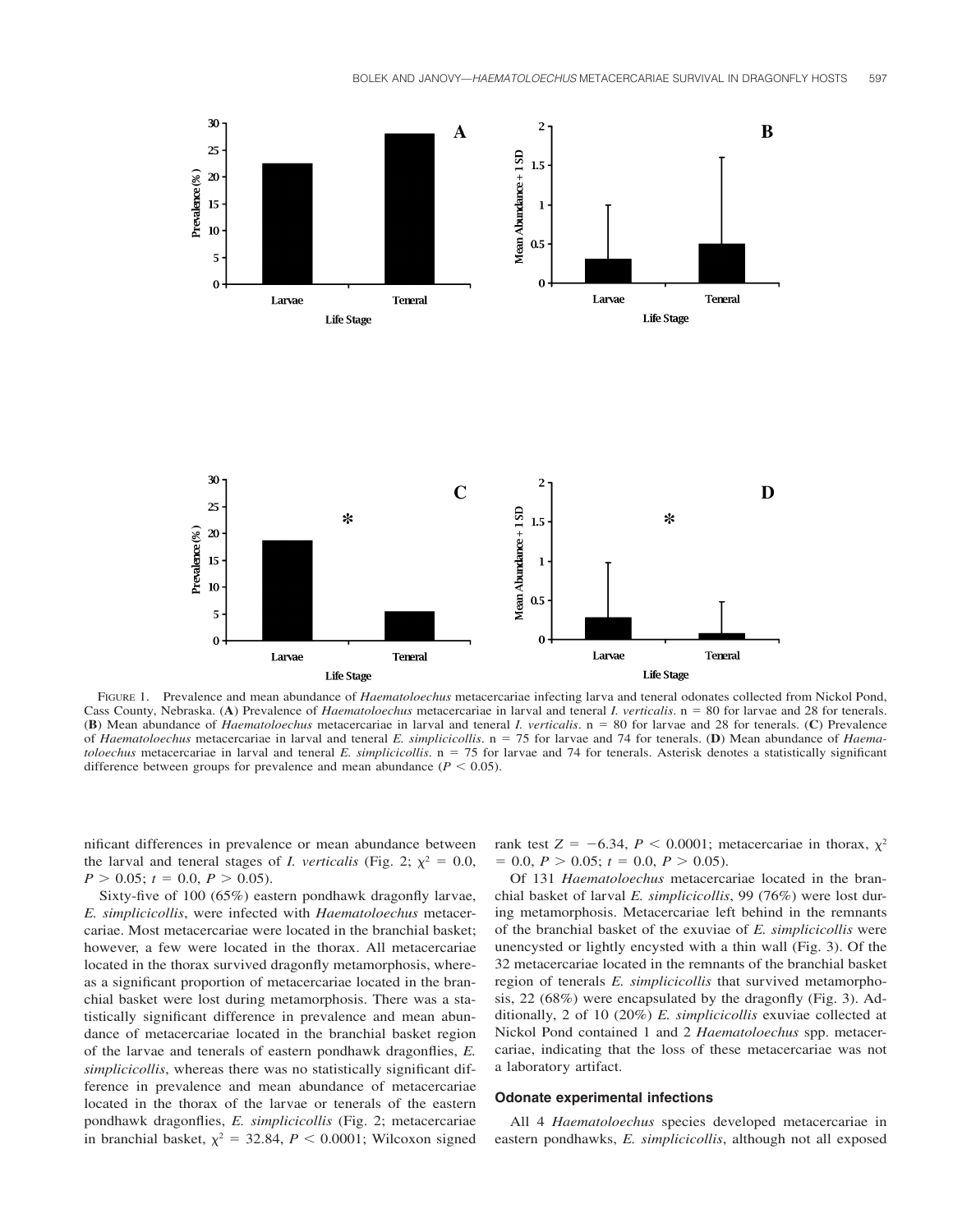

FIGURE 2. Prevalence and mean abundance of *Haematoloechus* metacercariae of laboratory-metamorphosed odonates collected from Nickol Pond, Cass County, Nebraska. (A) Prevalence of *Haematoloechus* metacercariae in larval and teneral *I. verticalis*. n = 25 for each life stage. (B) Mean abundance of *Haematoloechus* metacercariae in larval and teneral *I. verticalis*. n 25 for each life stage. (**C**) Prevalence of *Haematoloechus* metacercariae in the branchial basket and thorax of larval and teneral *E. simplicicollis*. n = 100 for each life stage. (**D**) Mean abundance of Haematoloechus metacercariae in the branchial basket and thorax of larval and teneral *E. simplicicollis*. n = 100 for each life stage. Asterisk denotes a statistically significant difference between groups for prevalence and mean abundance  $(P < 0.05)$ .

individuals became infected. *Haematoloechus coloradensis*, *H. complexus*, and *H. longiplexus* metacercariae also developed in the damselfly *I. verticalis*, and were located in the head, thorax, and abdomen of this host, whereas *H. parviplexus* was unable to infect this damselfly (Table III). None of the time-0 or time-*T* control dragonflies or damselflies was infected. None of the exposed damselflies survived through metamorphosis, but most exposed dragonflies survived through metamorphosis.

Species specific differences were observed in the location of *Haematoloechus* spp. metacercariae infecting dragonfly hosts among the 4 species of *Haematoloechus* (Table III). *Haematoloechus coloradensis* and *H. complexus* metacercariae were located in the head, thorax, and branchial basket of eastern pondhawk dragonflies, *E. simplicicollis*, whereas *H. longiplexus* and *H. parviplexus* were always restricted to the branchial basket of eastern pondhawk dragonflies, *E. simplicicollis*. During metamorphosis, most metacercariae of *H. coloradensis*, *H. complexus*, and *H. parviplexus* survived metamorphosis in the east-

ern pondhawk, *E. simplicicollis*, whereas all but 1 metacercaria of *H. longiplexus* were lost during metamorphosis (Figs. 4, 5). There was no significant difference in prevalence or mean abundance of *H. coloradensis* and *H. parviplexus* and prevalence of *H. complexus* among larval and teneral life stages of *E. simplicicollis* (*H. coloradensis*,  $\chi^2 = 0.0$ ,  $P > 0.05$ ;  $t = 2.22$ ,  $P >$ 0.05; *H. parviplexus*:  $\chi^2 = 0.0$ ,  $P > 0.05$ ;  $t = 1.00$ ,  $P > 0.05$ ; *H. complexus*,  $\chi^2 = 0.20$ ,  $P > 0.05$ ). However, statistically significant differences existed among the larval and teneral life stages of *E. simplicicollis* in prevalence and mean abundance for *H. longiplexus* ( $\chi^2$  = 5.84, *P* < 0.05; Wilcoxon signed rank test  $Z = -2.201$ ,  $P < 0.05$ ) and mean abundance for *H. complexus* (*t* = 2.3, *P* < 0.05).

#### *Haematoloechus parviplexus* **frog experimental infections**

In trial I, 4 of 4 (100%) bullfrogs became infected, whereas none of the northern leopard frogs (0%) became infected. In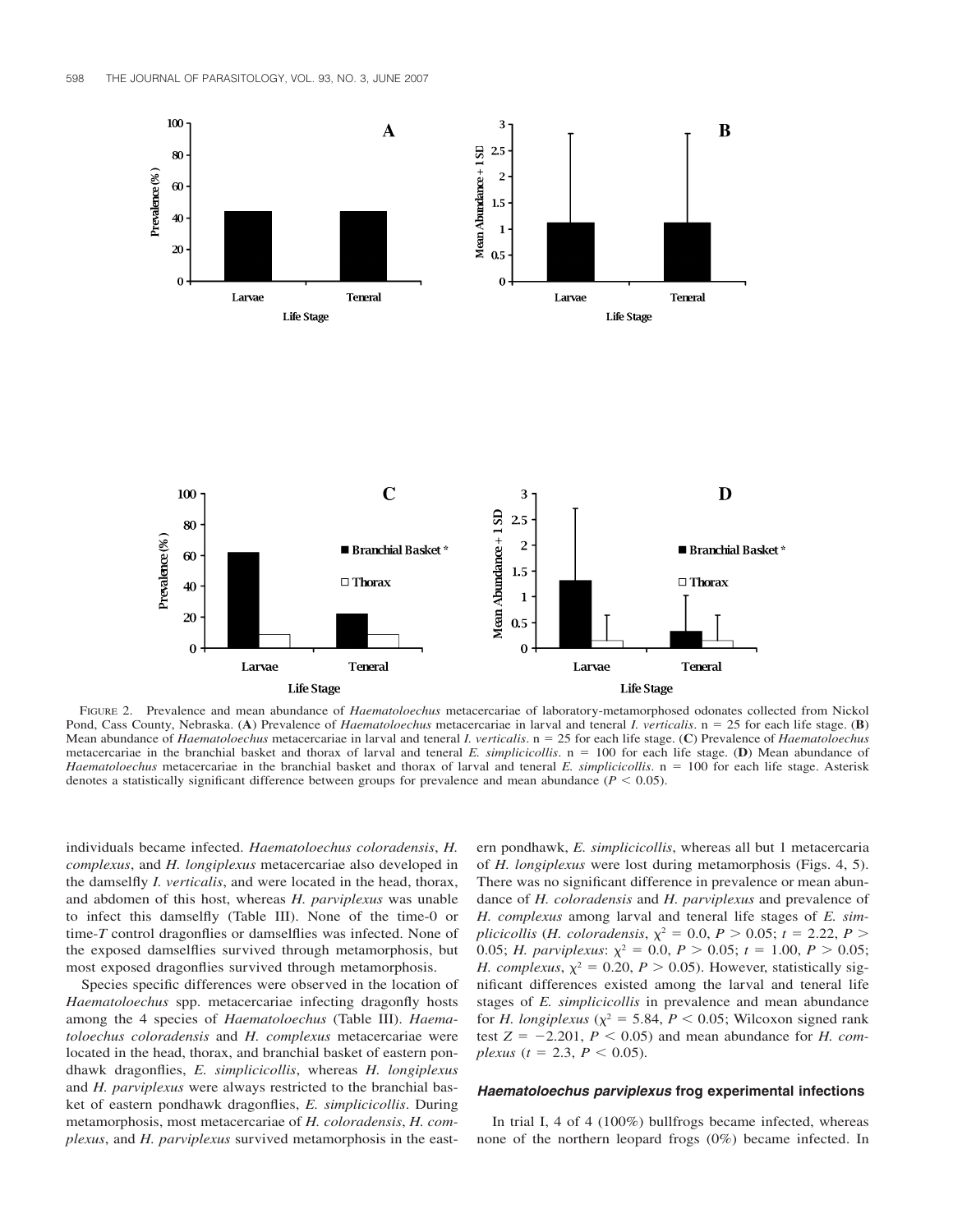

FIGURE 3. *Haematoloechus* metacercariae recovered from (**A**) the remnants of the branchial basket of an exuvia and (**B**) from the remnants of the branchial basket of a teneral *E. simplicicollis*, naturally infected at Nickol Pond, Cass County, Nebraska. Scale bars = 40  $\mu$ m. Note that the metacercaria from the exuvia is not encysted or encapsulated, while the metacercariae from the teneral dragonfly is encysted and encapsulated.

trial II, 3 of 3 (100%) bullfrogs became infected, whereas none of the plains leopard frogs (0%) became infected (Table IV). None of the time-0 or time-*T* control frogs was infected. All worms recovered from bullfrogs were gravid and most closely resembled the description of *H. parviplexus* (Irwin, 1929).

# **Frog odonate feeding trials**

Of the 18 newly metamorphosed bullfrogs, 8 ingested larval *E. simplicicollis* within 1 hr of placing the larva dragonfly with frogs. Additionally, 5 more newly metamorphosed bullfrogs in-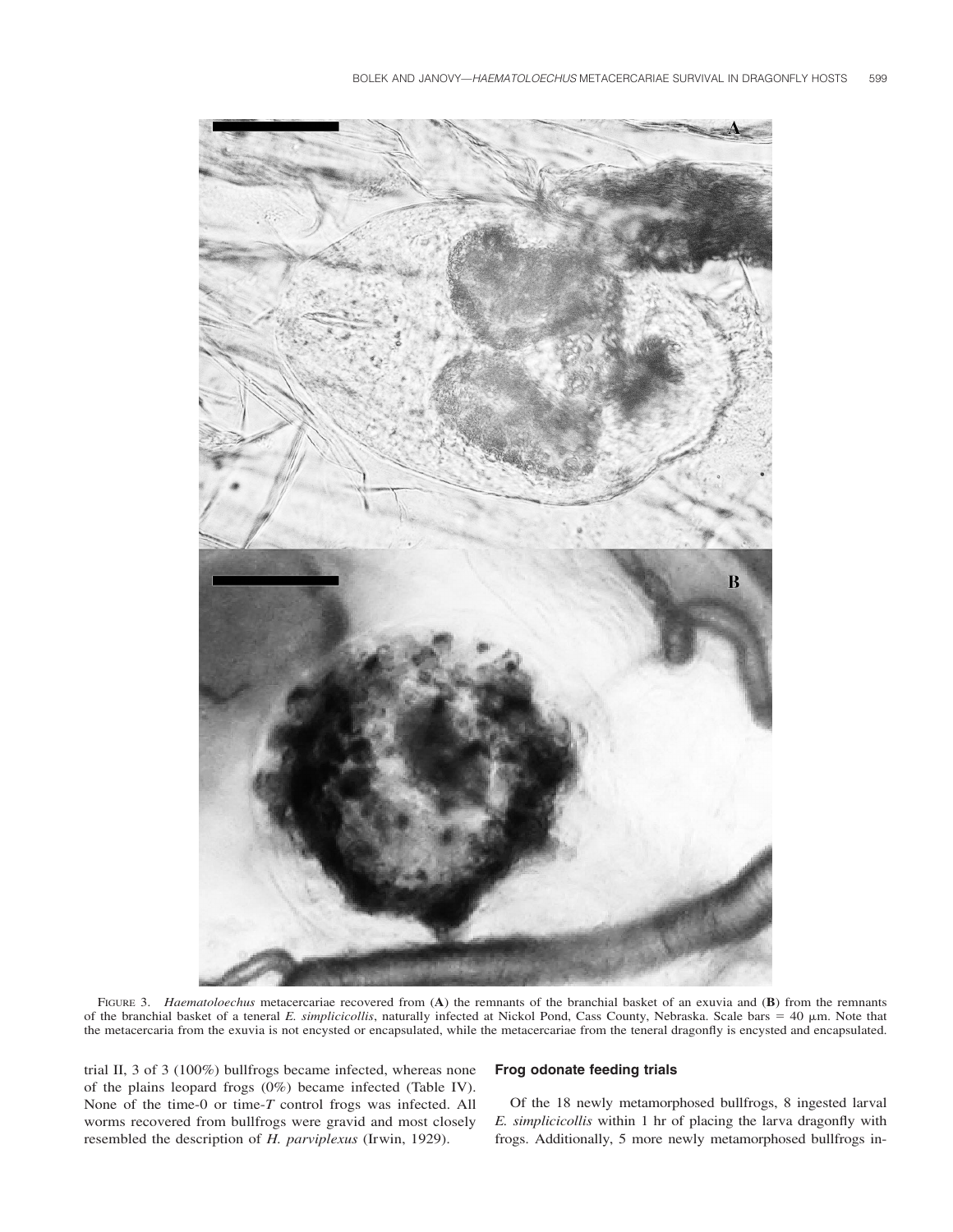|                                                   | H. coloradensis                             |                                      | H. complexus                                |                                      |                                             | H. longiplexus           | $H.$ parviplexus*                           |                  |
|---------------------------------------------------|---------------------------------------------|--------------------------------------|---------------------------------------------|--------------------------------------|---------------------------------------------|--------------------------|---------------------------------------------|------------------|
| Experimental<br>odonate                           | No.<br>infected/no.<br>exposed<br>survivors | Location in host                     | No.<br>infected/no.<br>exposed<br>survivors | Location in host                     | No.<br>infected/no.<br>exposed<br>survivors | Location in host         | No.<br>infected/no.<br>exposed<br>survivors | Location in host |
| Odonata: Ani-<br>soptera $E$ .<br>simplicicollis  | 10/10                                       | Head, thorax.<br>branchial<br>basket | 6/10                                        | Head, thorax.<br>branchial<br>basket | 6/9                                         | Branchial basket         | 4/6                                         | Branchial basket |
| Odonata: Zyg-<br>optera <i>I. ver-</i><br>ticalis | 10/10                                       | Head, thorax.<br>abdomen             | 6/6                                         | Head, thorax,<br>abdomen             | 3/3                                         | Head, thorax.<br>abdomen | 0/4                                         |                  |

TABLE III. Number infected and location of *Haematoloechus* spp. metacercariae in experimentally exposed *E. simplicicollis* and *I. verticalis* to cercariae of *H. coloradensis*, *H. complexus*, *H. longiplexus*, and *H. parviplexus*.

\* From naturally infected snails.

gested *E. simplicicollis* larvae within a week. Five bullfrogs did not ingest odonate larvae because dragonflies hid on, or under, the frogs for the duration of the trial. Thirteen of 18 bullfrogs ingested *E. simplicicollis* larvae. Of the 5 adult plains leopard frogs, only a single individual ingested 1 *E. simplicicollis* larva within 6 days of placing the odonate larvae with plains leopard frogs.

## **DESCRIPTIONS**

#### *Haematoloechus parviplexus* **(Irwin, 1929) Harwood, 1932** (Fig. 6)

*Diagnosis (based on 20 mature specimens):* Body elongate, 2.32– 9.15 mm long by 0.40–1.50 mm wide. Oral sucker subterminal and round to oval  $260-510 \mu m$  long by  $220-480 \mu m$  wide. Pharynx  $110 260 \mu m$  long by 110–250  $\mu$ m wide. Oral sucker/pharynx width ratio 1.15–1.92. Oral sucker/pharynx length ratio 1.24–1.84. Acetabulum 37– 53% body length from anterior end, round to oval  $50-150 \mu m$  long by 50–130 m wide. Oral sucker/acetabulum ratio 1.78–4.00. Testes oval positioned in tandem in midhindbody, anterior testis  $390-1,290 \mu m$ long by 200–790  $\mu$ m wide and posterior testis 440–1,800  $\mu$ m long by 150–880  $\mu$ m wide. Cirrus sac long, extending to level of acetabulum. Genital pore ventral to pharynx. Ovary dorsolateral to acetabulum, deeply lobed  $350-1,180 \mu m$  long by  $120-500 \mu m$  wide. Longitudinal extracecal uterine loops reaching intertesticular level. Vitellaria acinous, follicular forming clusters, distribution differing on each side of body. On ovarian side 6–8 extracecal clusters, and 0–3 intracecal clusters located in front of the acetabulum and 0–3 intracecal behind the posterior testis. On opposite side of body 5–10 extracecal clusters, 0–1 intracecal clusters in front or the acetabulum and 0–3 intracecal clusters behind the posterior testis. Eggs  $20-25 \mu m$  long by 12.5–18  $\mu m$  wide.

#### **Taxonomic summary**

*Hosts: Rana catesbeiana* and *R. clamitans*.

# *Haematoloechus varioplexus* **Stafford, 1902** (Fig. 7)

*Synonym: Haematoloechus similiplexus* Stafford, 1902; Cort, 1915. *Diagnosis (based on 20 mature specimens):* Body elongate, 3.20– 7.83 mm long by 0.76–1.63 mm wide. Oral sucker subterminal and oval 260–510  $\mu$ m long by 220–480  $\mu$ m wide. Pharynx 160–260  $\mu$ m long by 150–280  $\mu$ m wide. Oral sucker/pharynx width ratio 1.37–2.00. Oral sucker/pharynx length ratio 1.62–2.73. Acetabulum 32–52% body length from anterior end, round to oval  $180-380 \mu m$  long by  $180-410$  m wide. Oral sucker/acetabulum ratio 0.85–1.66. Testes round to oval positioned in tandem in midhindbody, anterior testis  $350-650 \mu m$  long by 260–600  $\mu$ m wide, and posterior testis 380–760  $\mu$ m long by 240–  $550 \mu m$  wide. Cirrus sac long, extending to level of acetabulum. Genital pore ventral to pharynx. Ovary oval posterior or dorsolateral to acetabulum,  $280-640 \mu m$  long by 190-370  $\mu$ m wide. Longitudinal extracecal uterine loops reaching intertesticular level. Vitellaria acinous, follicular forming clusters, distribution differing on each side of body. On ovarian side 5–8 extracecal clusters, and 1–3 intracecal clusters located in front of the acetabulum and 0–3 intracecal behind the posterior testis. On opposite side of body 4–10 extracecal clusters, 0–2 intracecal clusters in front of the acetabulum and 0–2 intracecal clusters behind the 56 posterior testis. Eggs  $30-42.5 \mu m$  long by 15–22.5  $\mu m$  wide.

#### **Taxonomic summary**

*Hosts: Rana blairi, R. pipiens, R. sylvatica*, and *B. woodhousii*.

#### **Remarks**

Morphological comparisons among *H. varioplexus* and *H. parviplexus* are presented in Table V. Statistically significant differences were observed between *H. varioplexus* and *H. parviplexus* in oral sucker length and width, OS/PH length and width ratios, acetabulum length and width, OS/AC width ratio, testis length and width, ovary length and width, and egg length and width. Although these differences were statistically significant, there was overlap among these characteristics in all cases except for the acetabulum length and width, OS/AC width ratio, and egg length. Additionally, *H. parviplexus* had a distinctly lobed ovary, while the ovary was never lobed in *H. varioplexus*.

# **DISCUSSION**

# **Frog lung fluke distribution in frog hosts**

Prevalence and mean intensity of frog lung flukes from the 6 species of anurans collected from Pawnee Lake, Lancaster County, Nebraska, indicates that *H. complexus* is restricted to plains leopard frogs, and *H. parviplexus* is restricted to bullfrogs. *Haematoloechus longiplexus* predominantly infects bullfrogs and is rarely found in plains leopard frogs. Previous studies on the life history of *H. complexus* by Krull (1933) indicate that bullfrogs are resistant to this species, explaining the strict host specificity in plains leopard frogs observed at our site, whereas our study indicates that plains leopard frogs and northern leopard frogs are resistant to *H. parviplexus*, explaining the strict host specificity in bullfrogs observed at our study site. The occurrence of *H. longiplexus* in both bullfrogs and plains leopard frogs at our study site supports Snyder's (1996) experimental infections of bullfrogs and leopard frogs in the laboratory with this species and indicates that plains leopard frogs are also susceptible to infections in nature.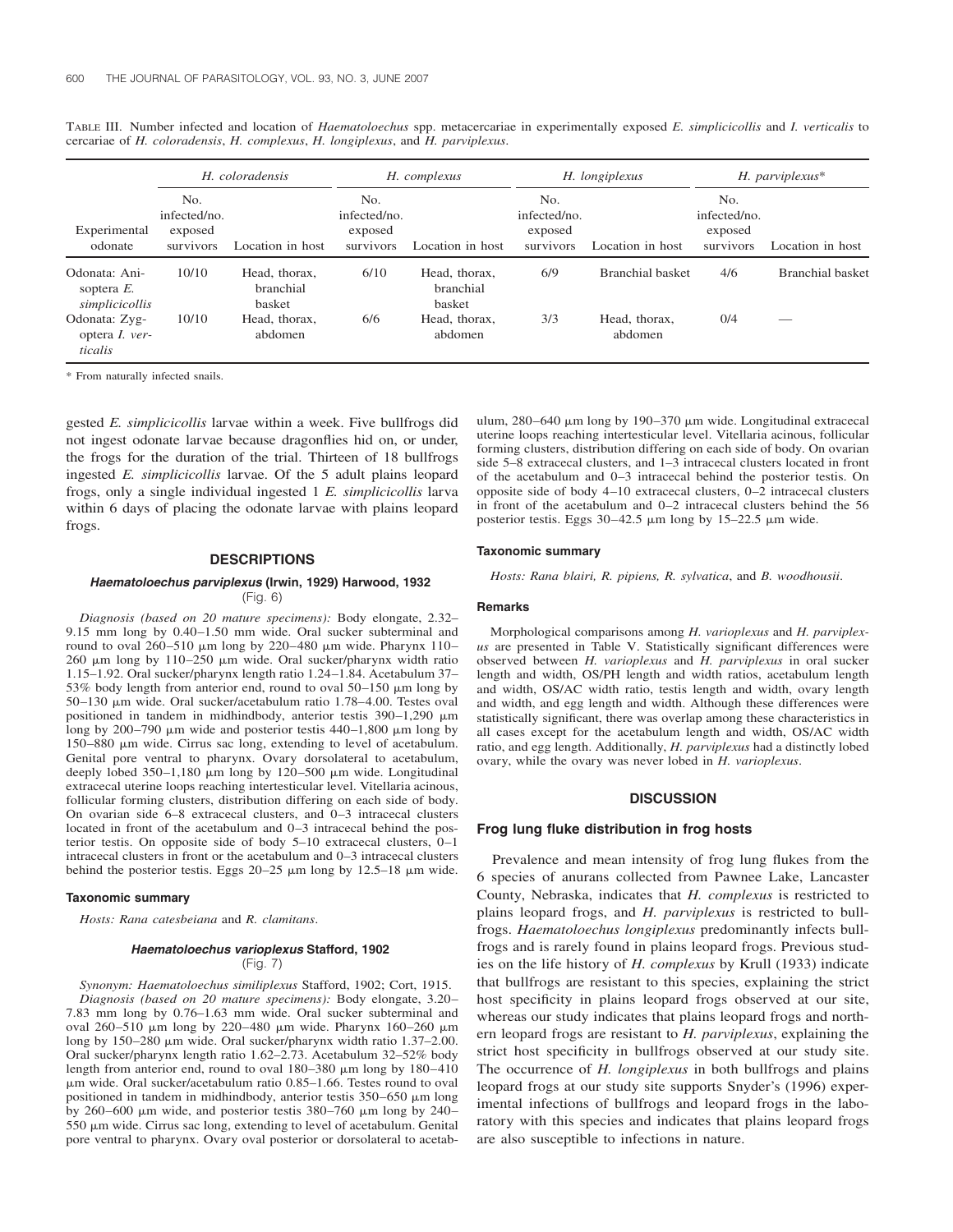

FIGURE 4. Prevalence, mean abundance, and percent of *Haematoloechus* metacercariae recovered from laboratory infected larval and teneral *E. simplicicollis*. *Haematoloechus coloradensis* (n 10); (**A**) prevalence, (**B**) mean abundance, (**C**) percentage metacercariae. *Haematoloechus complexus* (n 10); (**D**) prevalence, (**E**) mean abundance, (**F**) percentage metacercariae. Asterisk denotes a statistically significant difference between groups for prevalence and mean abundance ( $P < 0.05$ ).

# *Haematoloechus parviplexus* **and** *H. varioplexus* **taxonomy**

Morphological studies on frog lung flukes currently known as *H. varioplexus* and experimental infections of bullfrogs, northern leopard frogs, and plains leopard frogs indicate that the synonymy by Kennedy (1981) of *H. parviplexus* from bullfrogs, green frogs, and toads with *H. varioplexus* from leopard frogs, wood frogs, and toads is not warranted and that these worms represent distinct species. The reason that northern and plains leopard frogs are never infected with *H. varioplexus* when collected from the same location as bullfrogs infected with this species is that frog lung flukes from bullfrogs are actually a distinct species, *H. parviplexus*, which does not establish in Nebraska leopard frogs.

Examination of voucher material or drawings from recent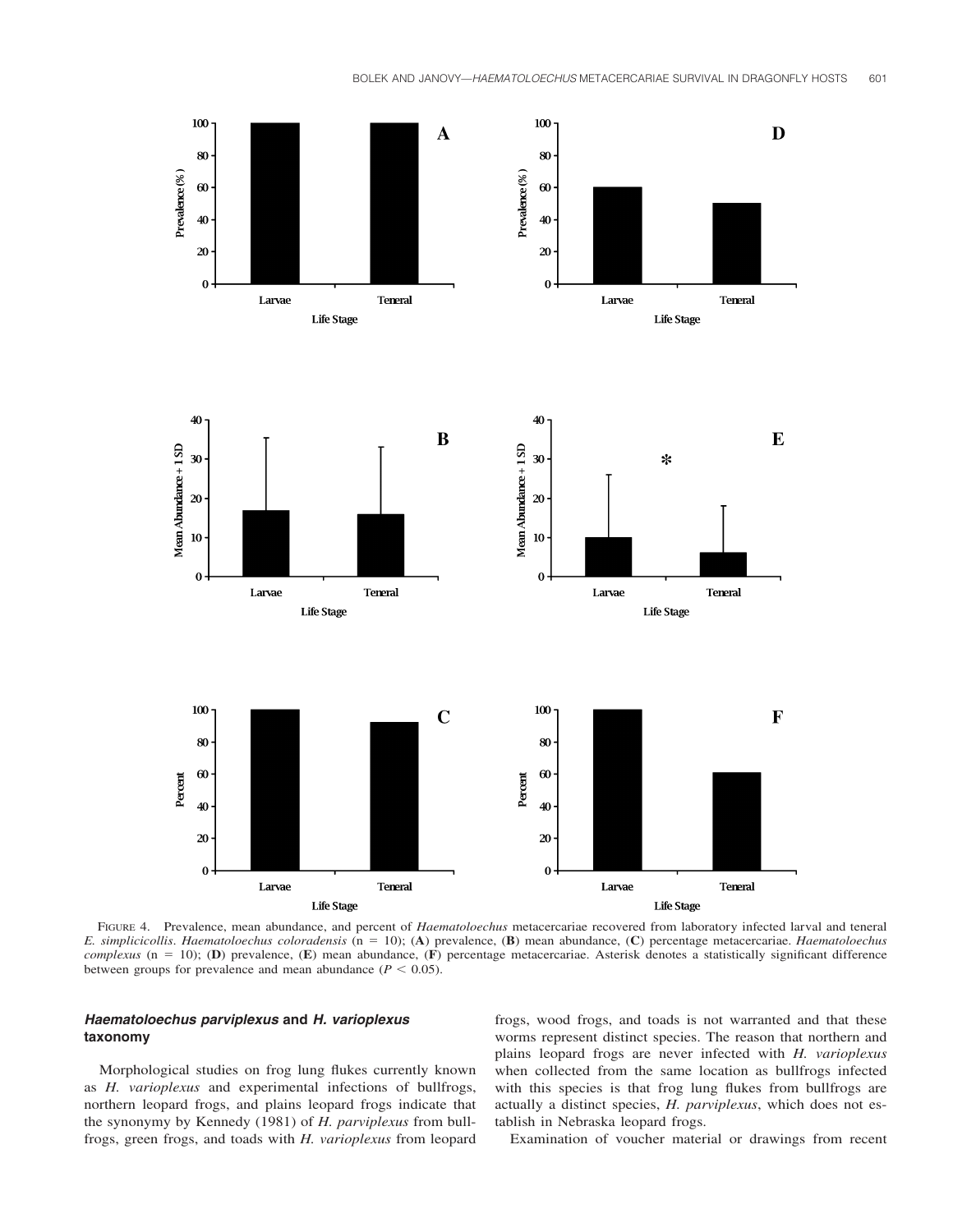

FIGURE 5. Prevalence, mean abundance, and percentage of *Haematoloechus* metacercariae recovered from laboratory infected larval and teneral *E. simplicicollis*. *Haematoloechus parviplexus* (n 6); (**A**) prevalence, (**B**) mean abundance, (**C**) percentage metacercariae. *Haematoloechus longiplexus* (n = 9); (D) prevalence, (E) mean abundance, (F) percentage metacercariae. Asterisk denotes a statistically significant difference between groups for prevalence and mean abundance  $(P < 0.05)$ .

publications indicates that studies on bullfrogs and/or green frogs by Snyder and Janovy (1996), McAlpine and Burt (1998), Bolek and Coggins (2001), Muzzall et al. (2001), Snyder and Tkach (2001), Yoder et al. (2001), Whitehouse (2002), and in part by León-Règagnon and Brooks (2003) were actually dealing with *H. parviplexus* and not *H. varioplexus*, whereas the study on wood frogs by Muzzall and Peebles (1991) was actually dealing with *H. varioplexus* and not *H. parviplexus*. Although superficially similar, these 2 species differ in their acetabulum length and width, ovary shape, testes length, and egg length and width. *Haematoloechus parviplexus* has a small acetabulum compared with the oral sucker (OS/AC width ratio 2.68; range  $= 1.78-4.00$ ), the ovary is lobed, and the testes are elliptical in shape, whereas *H. varioplexus* has an acetabulum that is large and comparable in size to its oral sucker (OS/AC width ration 1.25; range  $= 0.85 - 1.66$ ), the ovary is never lobed,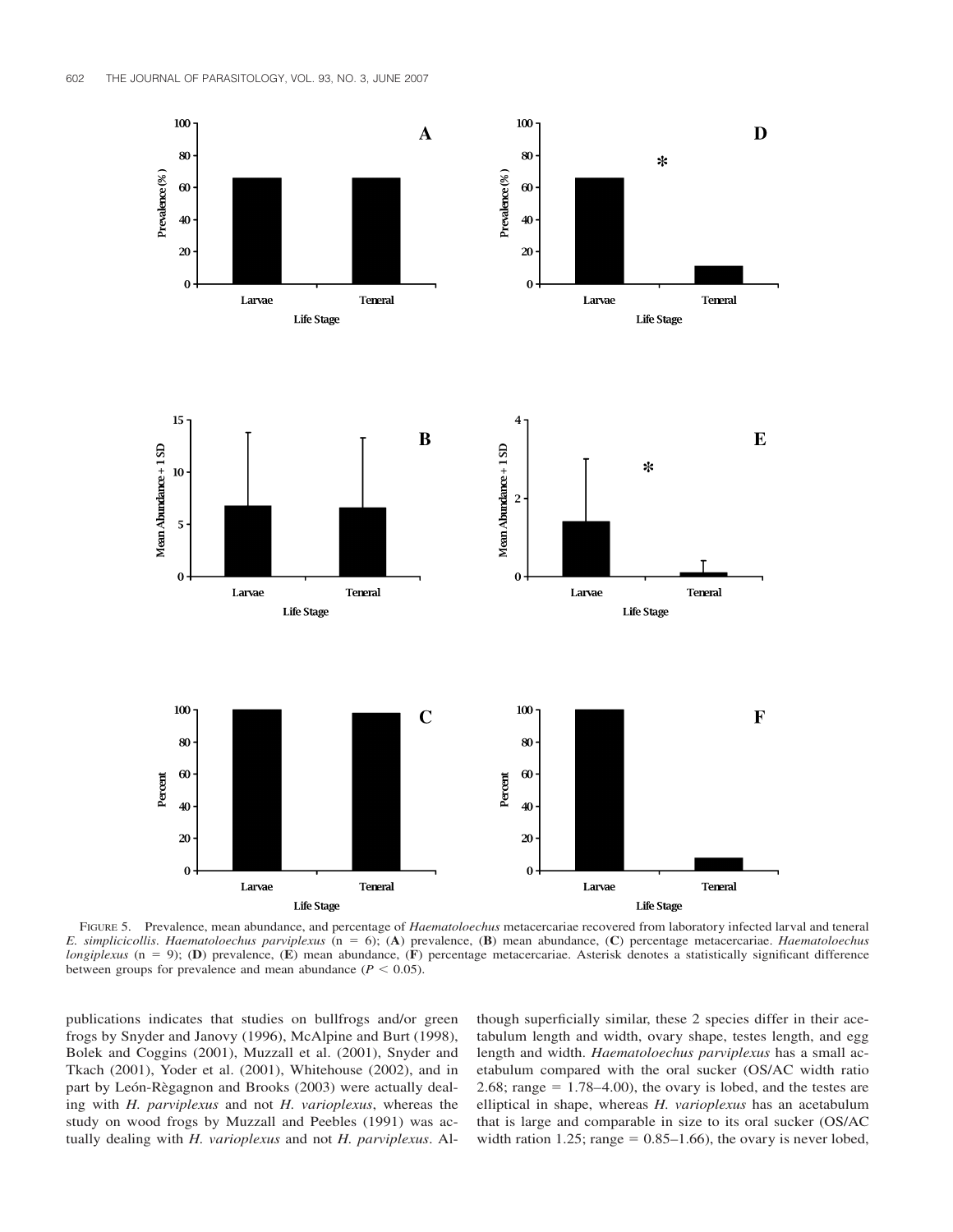| <b>Host</b>    | Prevalence<br>(no.<br>infected/no.<br>exposed) | Mean abundance<br>$\pm 1$ SD (range) | Number of<br>worms<br>recovered |
|----------------|------------------------------------------------|--------------------------------------|---------------------------------|
| Trial 1        |                                                |                                      |                                 |
| R. pipiens     | 0(0/4)                                         | $\Omega$                             | 0                               |
| R catesheiana  | 100(4/4)                                       | $19.75 \pm 15.5 (4 - 39)$            | 79                              |
| Trial 2        |                                                |                                      |                                 |
| R. blairi      | 0(0/3)                                         | $\Omega$                             | 0                               |
| R. catesbeiana | 100(3/3)                                       | $5 \pm 4.5$ (1-5)                    | 15                              |

TABLE IV. Experimental infections of laboratory-reared *R. catesbeiana* and *R. pipiens* and field-collected *R. blairi* with metacercariae of *H. parviplexus*.

and the testes are round to elliptical in shape. Egg length and width also differ among these 2 species, being smaller 24.6  $(range = 20-25) \times 15.9 (range = 12.5-18)$  in *H. parviplexus* and larger 36.4 (range =  $30-42.5$ )  $\times$  19.1 (range = 15–22.5) in *H. varioplexus*.

The taxonomy of *H. varioplexus* and *H. parviplexus* has been problematic, with confusion in their taxonomy dating back to their original descriptions. Stafford (1902) described *H. varioplexus* from bullfrogs from Toronto and Montreal, Canada, and *H. similiplexus* from northern leopard frogs and American toads, *Bufo americanus*, from numerous locations in Canada, but did not deposit any type specimens in an accredited museum. Cort (1915), in a later study on North American frog lung flukes, emended the description of *H. similiplexus* and considered *H. varioplexus* a species inquirenda. Irwin (1929) described *H. parviplexus* from the green frog, *R. clamitans*, from Minnesota, but did not compare her specimens with the descriptions of *H. varioplexus* and *H. similiplexus* by Stafford (1902). From her description, and from the description and drawing of *H. varioplexus* by Stafford (1902), it is clear that both authors were dealing with the same species of frog lung fluke.

Manter (1938), in a review of amphibian trematodes, synonymized Stafford's (1902) *H. varioplexus* from bullfrogs with Stafford's (1902) *H. similiplexus* from northern leopard frogs and American toads, without giving any justification for this synonymy. Brooks (1976) used Manter's synonymy and reported *H. varioplexus* (originally described as *H. similiplexus*) from northern leopard frogs, plains leopard frogs, and Woodhouse's toads, and *H. parviplexus* from bullfrogs and Woodhouse's toads in Nebraska, and deposited voucher specimens of both species. Finally, Kennedy (1981) synonymized *H. parviplexus* with *H. varioplexus* and 3 other *Haematoloechus* species, based on his own specimens and vouchers deposited by Brooks (1976) and others. Examination of voucher specimens used by Kennedy (1980, 1981) that were available and his drawings in the revision (Kennedy, 1980, 1981) indicate that a number of these were misidentified and apparently Kennedy

 $\rightarrow$ 



FIGURE 6. Line drawing of *H. parviplexus* from an experimentally infected bullfrog, *Rana catesbeiana*, with a metacercaria collected from Nevens Pond, Keith County, Nebraska. Scale bar = 1.5 mm.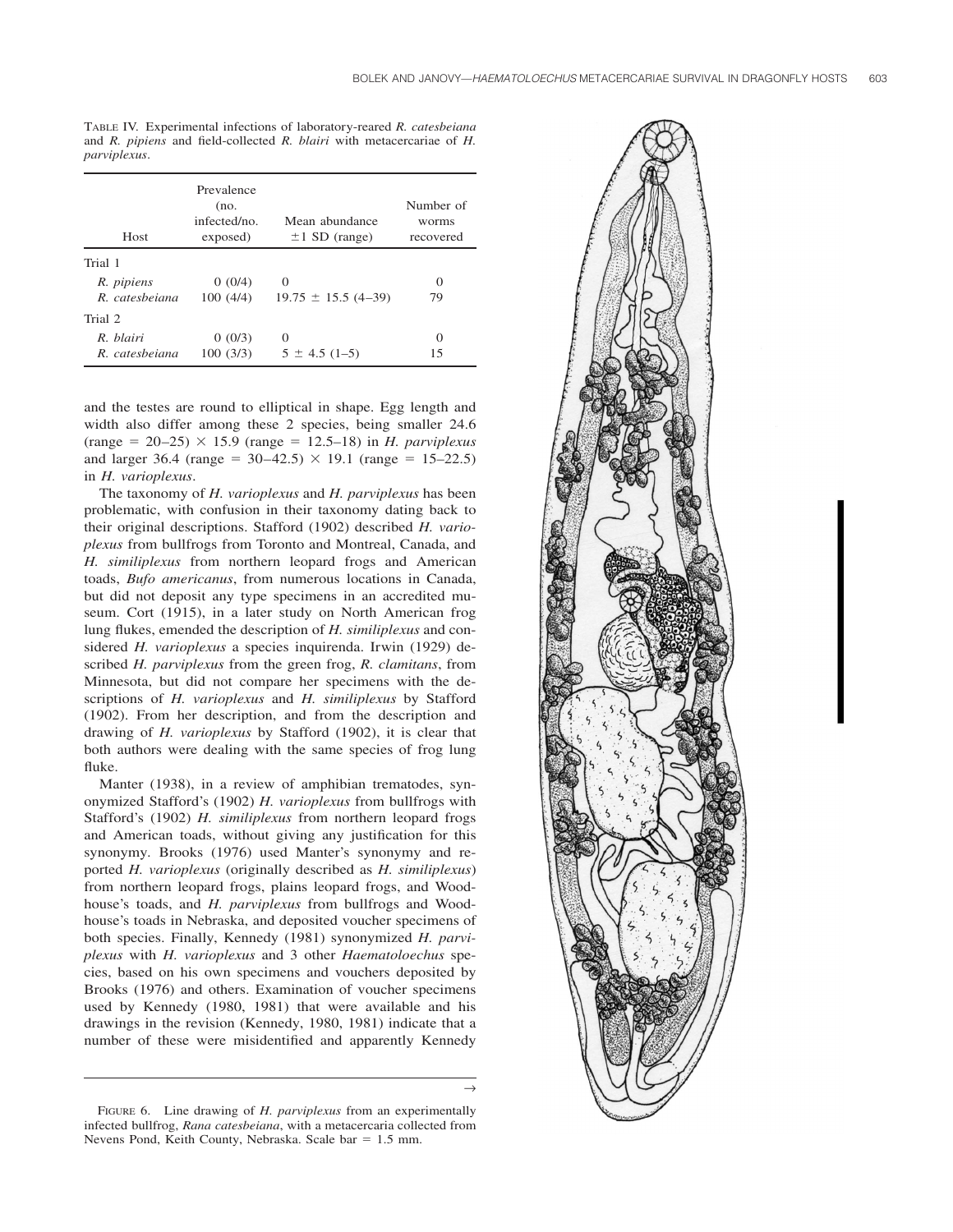

FIGURE 7. Line drawing of *H. varioplexus* from the northern leopard frog, *Rana pipiens*, collected from Nance County, Nebraska. Scale bar  $= 1.5$  mm.

(1981) based his synonymy on these identifications. Most North American workers dealing with *Haematoloechus* species have used Kennedy's (1981) descriptions for *Haematoloechus* species identifications, and, as a result, these reports cannot be trusted. This study on infections of laboratory-reared frogs and previous surveys of anurans in Nebraska by Brooks (1976) and Snyder (1996) clearly indicate that bullfrogs and leopard frogs in Nebraska are infected with 2 distinct species, *H. parviplexus* in bullfrogs and *H. varioplexus* in northern leopard frogs and plains leopard frogs.

A review of the literature, our personal collections of frog lung flukes, and an examination of voucher specimens indicate that *H. parviplexus* has been reported from bullfrogs, *R. catesbeiana*, and green frogs, *R. clamitans*, in Indiana, Kentucky, Louisiana, Michigan, Virginia, and Wisconsin; from green frogs, *R. clamitans*, in Minnesota and New York; from bullfrogs, *R. catesbeiana*, in Toronto, Montreal, New Brunswick, Connecticut, and Idaho; and from bullfrogs, *R. catesbeiana*, and Woodhouse's toad, *B. woodhousii*, in Nebraska (Stafford, 1902; Irwin, 1929; Bennett, 1938; Waitz, 1961; Campbell, 1968; Barbero and Golling, 1974; Brooks, 1976; Snyder, 1996; McAlpine and Burt, 1998; Yoder et al., 2001; M. Bolek, pers. obs.). There is also a report of *H. parviplexus* infecting a single spotted frog, *Rana pretiosa*, and spotted frog–wood frog hybrids, *R. pretiosa*  $\times$  *R. sylvatica*, from Idaho by Waitz (1961). However, no voucher specimens were deposited, and Waitz (1961) indicated that these worms were immature and not gravid, suggesting that they may not mature in these hosts.

*Haematoloechus varioplexus* has been reported from northern leopard frogs, *R. pipiens*, from Illinois, Indiana, Michigan, North Dakota, and South Dakota; from wood frogs, *R. sylvatica*, from Michigan and Wisconsin; from the spring peeper, *Pseudacris crucifer*, from Wisconsin; from northern leopard frogs, *R. pipiens*, and American toads, *B. americanus*, from Toronto, Montreal, and Wisconsin; and from northern leopard frogs, *R. pipiens*, plains leopard frogs, *R. blairi*, and Woodhouse's toads, *B. woodhousii*, from Nebraska (Stafford, 1902; Cort, 1915; Fortner, 1923; Brooks, 1976; Muzzall and Peebles, 1991; Yoder and Coggins, 1996; Yoder, 1998; Goldberg et al., 2001; Bolek and Coggins, 2003). The reports of *H. varioplexus* from bullfrogs and green frogs by Campbell (1968) and from green frogs by Bouchard (1951) cannot be verified because voucher specimens were not deposited. However, both investigators used Stafford's (1902) original descriptions for species identification, which suggests that they were dealing with *H. parviplexus*. It is unclear whether bullfrogs and green frogs can become infected with *H. varioplexus*. During the present study, over 200 *P. gyrina*, 100 *G. parvus*, and 1 *Planorbella* (*Helisoma*) *trivolvis* laboratory-reared snails were exposed to *H. varioplexus* eggs recovered from wood frogs, but none became infected; thus, experimental infections of arthropods and frogs could not be attempted.

## **Metacercariae survival study**

Observations on differences in metacercariae survival during dragonfly metamorphosis indicate that certain dragonfly species may act as life cycle 'filters,' or 'sieves.' Thus, only certain lung fluke species are able to pass from an aquatic environment through all filters, then end up in the appropriate terrestrial en-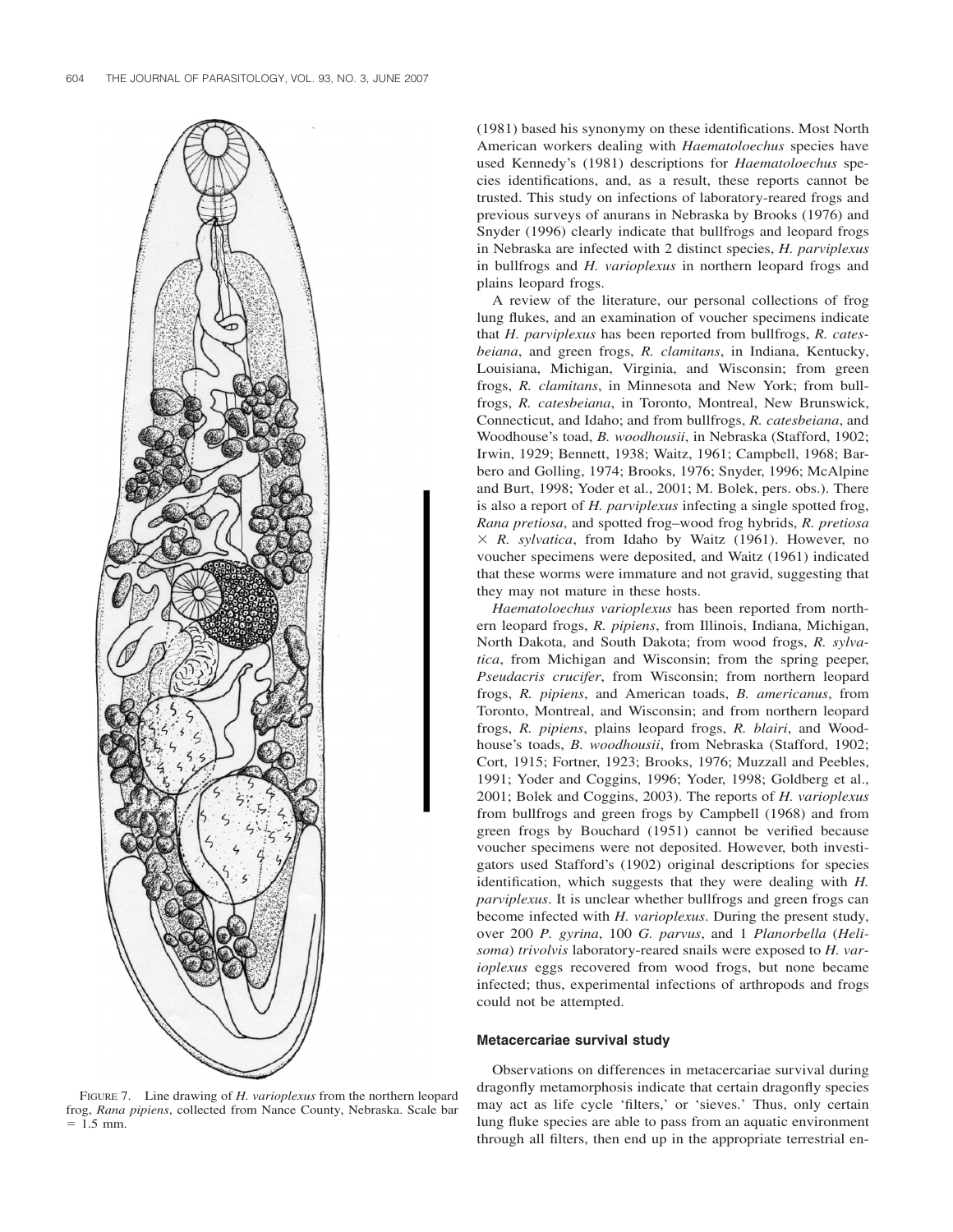|                                          |                                          | <i>H. varioplexus</i> ( $n = 20$ ) mean (range) <i>H. parviplexus</i> ( $n = 20$ ) mean (range) | $t$ -test | P       |
|------------------------------------------|------------------------------------------|-------------------------------------------------------------------------------------------------|-----------|---------|
| Shape                                    | Elongate                                 | Elongate                                                                                        |           |         |
| Body length (mm)                         | $4.83$ mm $(3.20-7.83)$                  | 6.61 mm $(2.32-9.15)$                                                                           | 1.49      | 0.14    |
| Body width at acetabulum (mm)            | $1.02$ mm $(0.65-1.62)$                  | $0.96$ mm $(0.48-1.42)$                                                                         | $-0.52$   | 0.60    |
| Greatest body width (mm)                 | $1.09$ mm $(0.76-1.63)$                  | $1.00$ mm $(0.40-1.50)$                                                                         | $-0.98$   | 0.16    |
| Oral sucker length                       | 342 (260-510)                            | $230(160-310)$                                                                                  | $-6.02$   | 0.0001  |
| Oral sucker width                        | 303 (220-480)                            | 247 (150-350)                                                                                   | $-2.98$   | 0.005   |
| Pharynx length                           | $167(110-260)$                           | $150(90-250)$                                                                                   | $-1.35$   | 0.18    |
| Pharynx width                            | 187 (150-280)                            | $174(110-250)$                                                                                  | $-1.12$   | 0.27    |
| OS/PH width ratio                        | $1.62(1.37-2.00)$                        | $1.44(1.15-1.92)$                                                                               | $-2.98$   | 0.005   |
| OS/PH length ratio                       | $2.07(1.62 - 2.73)$                      | $1.56(1.24 - 1.84)$                                                                             | $-6.66$   | 0.0001  |
| Acetabulum location from anterior<br>end | 43\% (32-52)                             | $44(37-53)$                                                                                     | 0.36      | 0.72    |
| Acetabulum length                        | 239 (180-380)                            | $93(50-150)$                                                                                    | $-11.88*$ | 0.00001 |
| Acetabulum width                         | 245 (180-410)                            | $95(50-130)$                                                                                    | $-10.95*$ | 0.00001 |
| OS/AC width ratio                        | $1.25(0.85-1.66)$                        | $2.68(1.78 - 4.00)$                                                                             | $9.56*$   | 0.00001 |
| Anterior testis length                   | 486 (350-650)                            | 850 (390-1,290)                                                                                 | 5.96      | 0.00001 |
| Anterior testis width                    | $400(260-600)$                           | 492 (200-790)                                                                                   | 2.69      | 0.01    |
| Posterior testis length                  | 566 (380-760)                            | $915(440-1,800)$                                                                                | $4.56*$   | 0.0002  |
| Posterior testis width                   | 427 (240-550)                            | 523 (150-880)                                                                                   | 2.25      | 0.03    |
| Ovary length                             | $405(280 - 640)$                         | 777 (350-1,180)                                                                                 | $6.45*$   | 0.0001  |
| Ovary width                              | 271 (190-370)                            | 350 (120-500)                                                                                   | 3.42      | 0.002   |
| Uterus                                   | Longitudinal extracecal uterine<br>loops | Longitudinal extracecal uterine<br>loops                                                        |           |         |
| Vitellaria number                        | $19.30(15-23)$                           | $19.10(13-23)$                                                                                  | $-0.30$   | 0.77    |
| Egg length                               | 36.40 (30.00-42.50)                      | 24.60 (20.00-25.00)                                                                             | $-13.28*$ | 0.00001 |
| Egg width                                | 19.10 (15.00-22.50)                      | 15.90 (12.50-18.00)                                                                             | $-4.18$   | 0.0002  |

TABLE V. Morphological characteristics of adult *H. varioplexus* and *H. parviplexus*. Means and ranges (in parentheses) are given in  $\mu$ m unless otherwise noted.

\* Approximate *t*-test.

vironment and encounter semiterrestrial leopard frogs. Our study indicates that metacercariae of *H. longiplexus* are more commonly lost during metamorphosis of eastern pondhawk dragonflies than are the other 3 species of *Haematoloechus*. These observations may be important in terms of the observed ecological host specificity of *H. longiplexus*. Both northern leopard frogs and plains leopard frogs are rarely infected with this species in nature, but they can be infected in the laboratory (Brooks, 1976; Snyder, 1996; Bolek and Janovy, 2007; Table II). Diet studies on leopard frogs and bullfrogs indicate that semiterrestrial leopard frogs feed predominantly on adult damselflies and dragonflies, which make up to 15% of the invertebrates reported in their diet (Linzey, 1967; Dronen, 1977), whereas aquatic bullfrogs feed predominantly on larval dragonflies and damselflies, which consist of up to 10–16% of the frequency of their diet, with adult dragonflies being less commonly reported (Korschgen and Baskett, 1963; Fulk and Whitaker, 1969; Stewart and Sandison, 1972). These dietary studies indicate that even though larval *E. simplicicollis* lose most *H. longiplexus* metacercariae during metamorphosis, they can still act as potential intermediate hosts for flukes of aquatic bullfrogs, but they rarely act as hosts for worms infecting semiterrestrial leopard frogs. Clearly, in the laboratory, bullfrogs will ingest larval *E. simplicicollis* when given the chance, indicating that they potentially feed on these insects in nature, whereas semiterrestrial leopard frogs may come in contact less often with aquatic larval odonates in nature.

Previous life history and ecological studies on *H. longiplexus* by Krull (1932) and Wetzel and Esch (1996) in the swamp

spreadwing damselfly, *Lestes vigilax*, and eastern pondhawk dragonfly, *E. simplicicollis*, indicate that the metacercariae of this lung fluke were free or only lightly encysted in the head, thorax, and abdomen of damselflies and branchial basket of dragonflies. These observations are in contrast to studies on 4 other species of North American frog lung flukes. Both *H. coloradensis* and *H. complexus* can infect any body region of dragonflies, damselflies, and numerous aquatic arthropods. Life history studies on these 2 species by Krull (1933, 1934), Dronen (1975), Snyder and Janovy (1994, 1996), and Bolek and Janovy (2007) indicate that metacercariae are always encysted in the branchial basket of dragonflies or are found in the body cavity of odonates and other arthropods. Furthermore, the present study indicates that most survive metamorphosis in dragonfly hosts. Life history studies on *H. medioplexus* and *H. parviplexus* by Krull (1930, 1931) and Snyder and Janovy (1994, 1996) also indicate that metacercariae of these species are always found in the branchial basket of dragonflies, where they are covered by a tegument of uniform thickness and encysted in the lamella of the branchial basket. Our study clearly shows that metacercariae of *H. parviplexus* also survive metamorphosis in dragonfly hosts; however, leopard frogs are resistant to infection with this species.

Metamorphosis survival studies on *H. medioplexus*, which infects semiterrestrial leopard frogs, were not conducted as part of this study because too few gravid *H. medioplexus* worms were collected for snail infections (Bolek, 2006). However, Krull (1930, 1931) showed that the metacercariae of *H. medioplexus* survive metamorphosis in 2 dragonfly species, the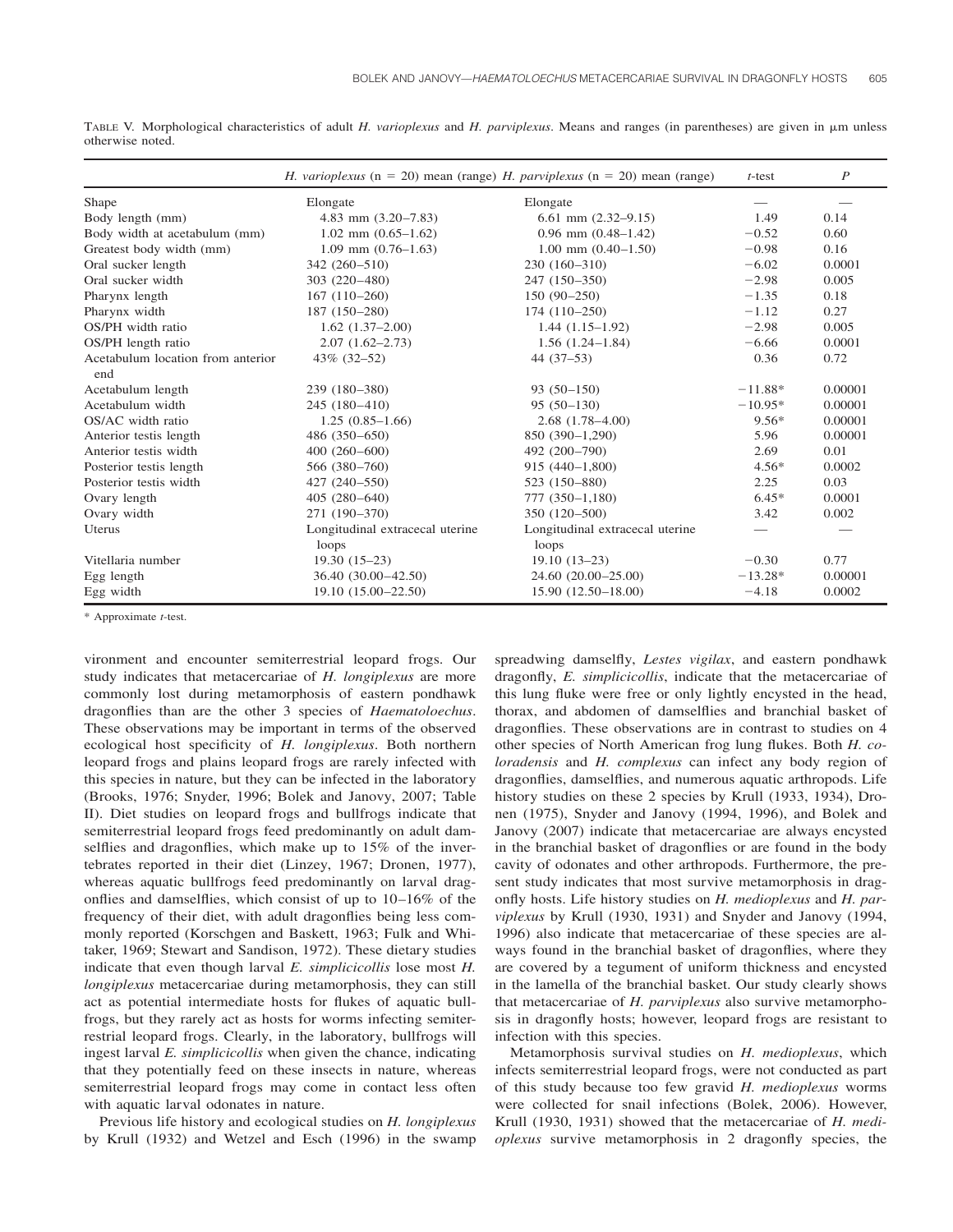white-face meadowhawk, *Sympetrum obrususm*, and the ruby meadowhawk, *Sympetrum rubicundulum*, suggesting that the worms should also survive metamorphosis in *E. simplicicollis*. Our data indicate that the ability of different *Haematoloechus* species to survive odonate metamorphosis is determined by infection site and the ability to encyst, and that such differences in the location of metacercariae within dragonflies or damselflies consequently determine whether the flukes can gain access to terrestrial and semiterrestrial frogs.

European *Haematoloechus* species are known to have metacercariae that do not encyst. One such species is *Skrjabinoeces* (*Haematoloechus*) *similis* (Looss, 1899). Interestingly, it has only been reported to infect 3 species of zygopteran hosts (*Coenagrion hastulatum*, *Coenagrion aramtum*, and *Coenagrion plchellum*). Although no experimental infections were attempted with anisopterans, Grabda (1960) reported that only zygopterans were infected in nature. Her laboratory life cycle studies indicate that cercariae of this species creep along the body of damselflies and penetrate at the base of the head or appendages, and the metacercariae are located in the anterior part of the abdomen where they remain unencysted (Grabda, 1960). These life history observations suggest that the inability to form encysted metacercariae may preclude some *Haematoloechus* species from infecting the branchial basket and/or surviving anisopteran metamorphosis. The similarities in the life history of *H. longiplexus* and *S. similis* also suggest that they may be closely related species. Similarities in host specificity at the first and second intermediate host level have been shown to be conserved among related species of *Haematoloechus* species in previous phylogenetic studies on other European and North American species of frog lung flukes, although those studies did not include *S. similis* (Snyder and Tkach, 2001).

Finally, it is unclear what role adult damselflies play in the recruitment of *H. longiplexus* by semiterrestrial leopard frogs. Our experimental infections clearly indicate that *H. longiplexus* metacercariae are located in the head, thorax, and abdomen of damselfly hosts, and all *Haematoloechus* spp. metacercariae located in these regions of naturally infected damselflies survived metamorphosis. Field data from Nebraska, however, indicate that adult damselflies are rarely infected with *Haematoloechus* spp. metacercariae. Of the 51 adult damselflies collected from Nickol Pond, only 1 was infected. Additionally, of the 64 adult lyre-tipped spreadwing damselflies, *Lestes unguiculatus*, collected from Nevens Pond, none was infected with *Haematoloechus* metacercariae (M. Bolek, person. obs.).

Metacercariae of *H. longiplexus* are commonly found in the head, including the brain, of larval and teneral damselflies, but adult damselflies are rarely infected with *Haematoloechus* spp. in nature, suggesting that infected damselflies may not survive long after infections, or that other factors, such as odonate dispersal to other ponds and feeding sites, reduce the prevalence of *Haematoloechus* spp. metacercariae in adult damselflies. Whatever the reason, it suggests that frogs become infected with *H. longiplexus* close to aquatic habitats where they can feed on infected larvae dragonflies and damselflies or teneral damselflies. Of the 3 *Rana* species in Nebraska, the bullfrog is strictly aquatic (Hudson, 1942); however, among the 2 semiterrestrial leopard frogs in Nebraska, studies by Kruse (1978) indicate that plains leopard frogs are more commonly associated with aquatic habitats than northern leopard frogs. Field data by

Brooks (1976), Snyder (1996), Bolek and Janovy (2007), and the present study, indicate that plains leopard frogs are more commonly infected with *H. longiplexus* than northern leopard frogs. Of 271 plains leopard frogs and 514 northern leopard frogs sampled from Nebraska by Brooks (1976), Snyder (1996), Bolek and Janovy (2007), and as part of the current study, 4 plains leopard frogs (1.5%) were infected with *H. longiplexus*, whereas only 1 juvenile northern leopard frog (0.2%) associated with an aquatic habitat was infected with *H. longiplexus*.

# **ACKNOWLEDGMENTS**

The authors acknowledge Eric Hoberg, U.S. National Parasite Collection, Beltsville Agricultural Research Center Beltsville, MD; Agustín Jiménez-Ruiz, Harold. W. Manter Laboratory of Parasitology, University of Nebraska State Museum; Scott D. Snyder, University of Nebraska at Omaha; and Randal H. Yoder, Lamar University, for providing specimens of *H. parviplexus* and *H. varioplexus* for comparisons. Additionally, M.G.B. thanks Melissa Bolek for help in collecting frogs; Randy Peterson, Duane Dunwoody, the Sullasen family, Brent Nickol, University of Nebraska–Lincoln, and Susan Lewis, Carroll College, for access to field sites; Brent Nickol for the use of his animal room; and Cedar Point Biological Station for providing facilities. This work was supported by grants from the Initiative for Ecology and Evolutionary Analysis, University of Nebraska–Lincoln, and the School of Biological Sciences, University of Nebraska–Lincoln. Additionally, we thank 2 anonymous reviewers for improvements on an earlier draft of the manuscript.

# **LITERATURE CITED**

- BARBERO, B. B., AND K. GOLLING. 1974. Some helminth parasites of Nevada bullfrogs, Rana catesbeiana Shaw. Revista de Biología Tropical **21:** 207–220.
- BENNETT, H. J. 1938. A partial checklist of the trematodes of Louisiana vertebrates. Proceedings of the Louisiana Academy of Science **4:** 178–181.
- BOLEK, M. G. 2006. The role of arthropod second intermediate hosts as avenues for and constraints on the transmission of frog lung flukes (Digenea: Haematoloechidae). Ph.D. Thesis. University of Nebraska–Lincoln, Lincoln, Nebraska, 198 p.
	- ———, AND J. R. COGGINS. 2001. Seasonal occurrence and community structure of helminth parasites from the green frog, *Rana clamitans melanota*, from southeastern Wisconsin, U.S.A. Comparative Parasitology **68:** 164–172.
	- ———, AND ———. 2003. Helminth community structure of sympatric eastern American toad, *Bufo a*. *americanus*, northern leopard frog, *Rana pipiens*, and blue-spotted salamander, *Ambystoma laterale*, from southeastern Wisconsin. Journal of Parasitology **89:** 673–680. , AND J. JANOVY JR. 2007. Small frogs get their worms first: The role of non-odonate arthropods in the recruitment of *Haematoloechus coloradensis* and *Haematoloechus complexus* in newly metamorphosed northern leopard frogs, *Rana pipiens*, and Woodhouse's toads, *Bufo woodhousii*. Journal of Parasitology **93:** 300–312.
- BOUCHARD, J. L. 1951. The platyhelminths parasitizing some northern Maine Amphibia. Transactions of the American Microscopical Society **70:** 245–250.
- BROOKS, D. R. 1976. Parasites of amphibians of the Great Plains: Part 2. Platyhelminths of amphibians in Nebraska. Bulletin of the University of Nebraska State Museum **10:** 65–92.
- CAMPBELL, R. A. 1968. A comparative study of the parasites of certain salientia from Pocahontas state park, Virginia. The Virginia Journal of Science **19:** 13–29.
- CONRAD, K. F., K. H. WILSON, I. F. HARVEY, C. J. THOMAS, AND T. N. SHERRATT. 1999. Dispersal characteristics of seven odonate species in an agricultural landscape. Ecography **22:** 524–531.
- CORBET, P. H. 1999. Dragonflies: Behavior and ecology of Odonata. Comstoch Publishing Associates, Cornell University Press, Ithaca, New York, 829 p.
- CORT, W. W. 1915. North American frog lung flukes. Transactions of the American Microscopical Society **34:** 203–243.